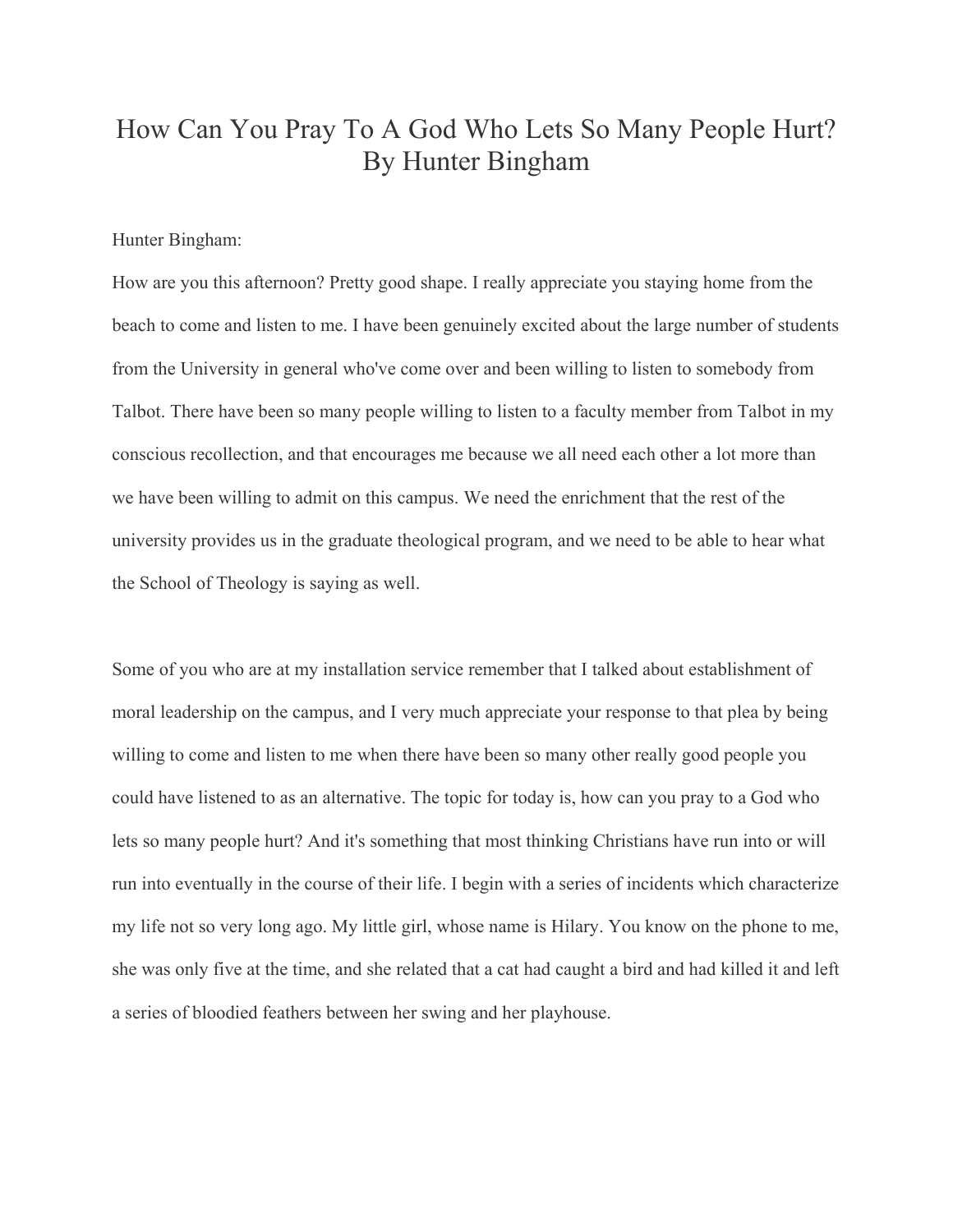And she standing in the kitchen talking to daddy, could see those through the window there in the backyard. I was in my office in the seminary looking out over the trees, and I said to her in response, Well, sometimes, honey, the way the world is, one animal has to die so another could live. I felt a little guilty about even saying that because the cats in our neighborhood eat very well, actually. Lots of fabulous feline food with real chicken parts. They didn't need a bird. Why did they have to destroy a harmless bird right outside my little girl's window? But she brightened at my comment, seemed to think it was helpful to her, and I thought, it must be terrific to have a theologian for a daddy.

And she then said, Well, it's all right. It was just a daddy bird. This took place during the same month that I discovered I had a grey hair in my moustache. I discovered this by observing it in the mirror as I was shaving, and as I contemplated this advanced warning about my advancing senility as I leaned in, I caught the other side in the triple rotary heads of my electric shaver, and I looked down on the counter there, and there was my vanity laying on the vanity. That was not too long before, Jenny Tilton, one of my sharpest graduate students, said in a class one day, hey prof, is there a book which explains clearly what you've been struggling to tell us for the last half hour in this lecture? So loud and so sincere.

My friend in Seattle, he calls himself my best friend. Sent me a page from his Murphy's Law Desk calendar, and I was feeling a little beat on as a result of these experiences in my life, and I consolidated my soul with the feeling that, well, maybe I wasn't really on top of it, but I was an expert in an important area. My friend's calendar statement said that an expert is a person who knows more and more about less and less until they come to know absolutely everything about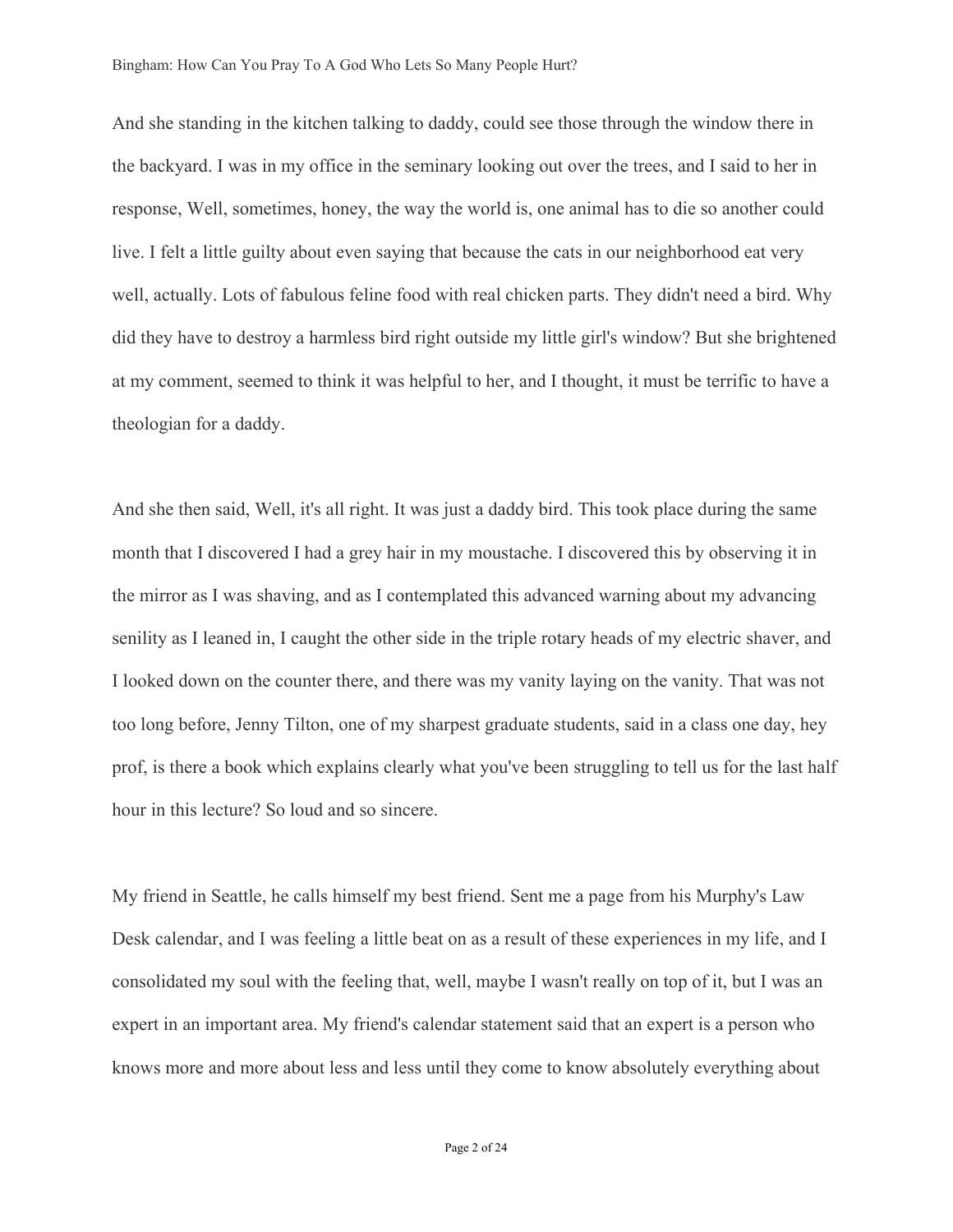nothing. Then I talked to the associate Dean. I said, I've been down a lot Verne, but I think I see a light at the end of the tunnel. And Verne Dirksen, who's moved on to another ministry now, said, I know, Bing, it's a train coming in the other direction. And, you know, Irma Bombax question burned as my own. If life is supposed to be a bowl of cherries, what am I doing in the pits?

In 1977, I had a course in New Testament survey. There were nine students in it. One of those students was called Ellie Edwards. Ellie was the kind of person that people who live in New York and Los Angeles make money writing pulp fiction books about dynamic, energetic, sort of person who you just couldn't hold down. And she had dedicated her life to Christ. And she had one fear in life that I knew about because we became fairly close. Ellie was special to our family. She was afraid she might die of cancer because she had spent the previous summer nursing her father through leukemia, and I watched him waste away. As a consequence of that, this was her secret fear. She continued on with her very vigorous lifestyle until the summer of 1977.

It was the year she was going to teach my son, Doug, how to swim over at the pool. And she discovered that she had melanoma in her left breast, and it was a very highly advanced form of cancer. Rapidly growing. Ellie struggled with me on the telephone over a number of items that were concerns to her. She first had small surgical probes. They finally did a radical mastectomy, and within two weeks after that, Ellie was dead. The year after that, Marty McBurnett. He was a brilliant young man. I was excited about Marty because he was willing to come to Talbot even though his fundamental theology was reformed, he would have been much more comfortable at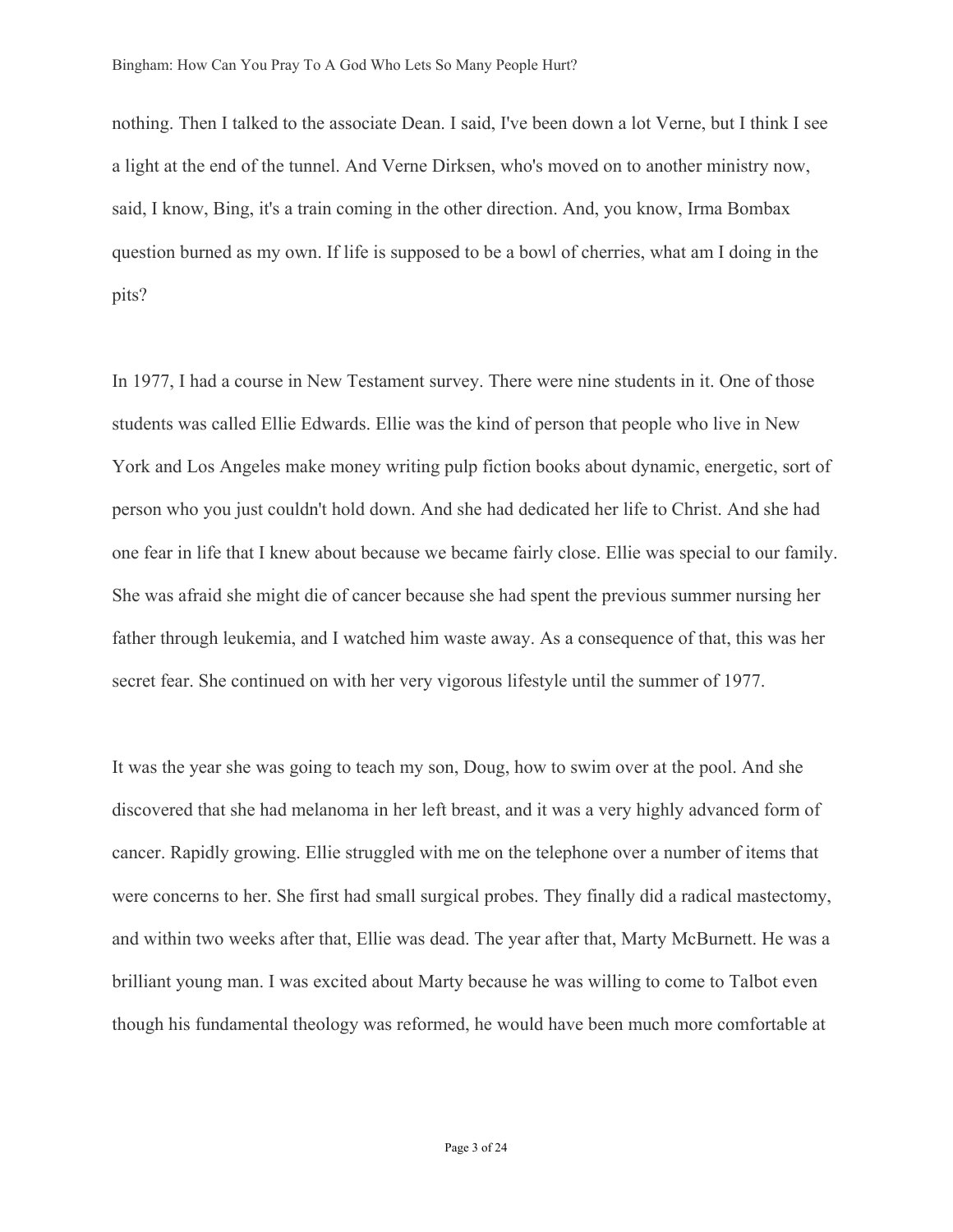Westminster. But he brought his brilliance to us. He enjoyed Exegesis courses and interpretation classes with me.

I knew him as well because he attended a Presbyterian Church where my wife worked as the secretary to the pastor for a period of time. We moved pianos in and out of each other's houses and so forth. Biggest thing in his life was the birth of his little girl. Marty had some trouble breathing, so he went to see his physician. And there on the table in his physician's office, he died of cardiac arrest in front of his physician, and they were not able to resuscitate him. He was in class one day taking notes and he was dead the next. He left a wife and a six month old child. There was a young man in my Church. His name is Greg. He came from a very solid Christian home. He had been away from the Lord for a period of time, and then he started to come back. He married a gal who'd had a pretty rough life.

He was a sort of fellow that they used to plan films like Top Gun Around. He was a Marine Corps pilot, flew RF4Cs during the Vietnamese war, came back, went into insurance and accounting, and he was coming back to the Lord. He'd maintained his relationship with the Marine Corps reserves, and he was going off to Marine Corps training, and he got up the courage to take his Bible. Along that time he kissed his wife and his three month old daughter to goodbye, went off into the woods in Maine and flew his fighter into the forest. [snaps] Like that, and he was gone. His father is an elder at my church. Greg used to say I was his favorite preacher, so it fell to me to do his funeral.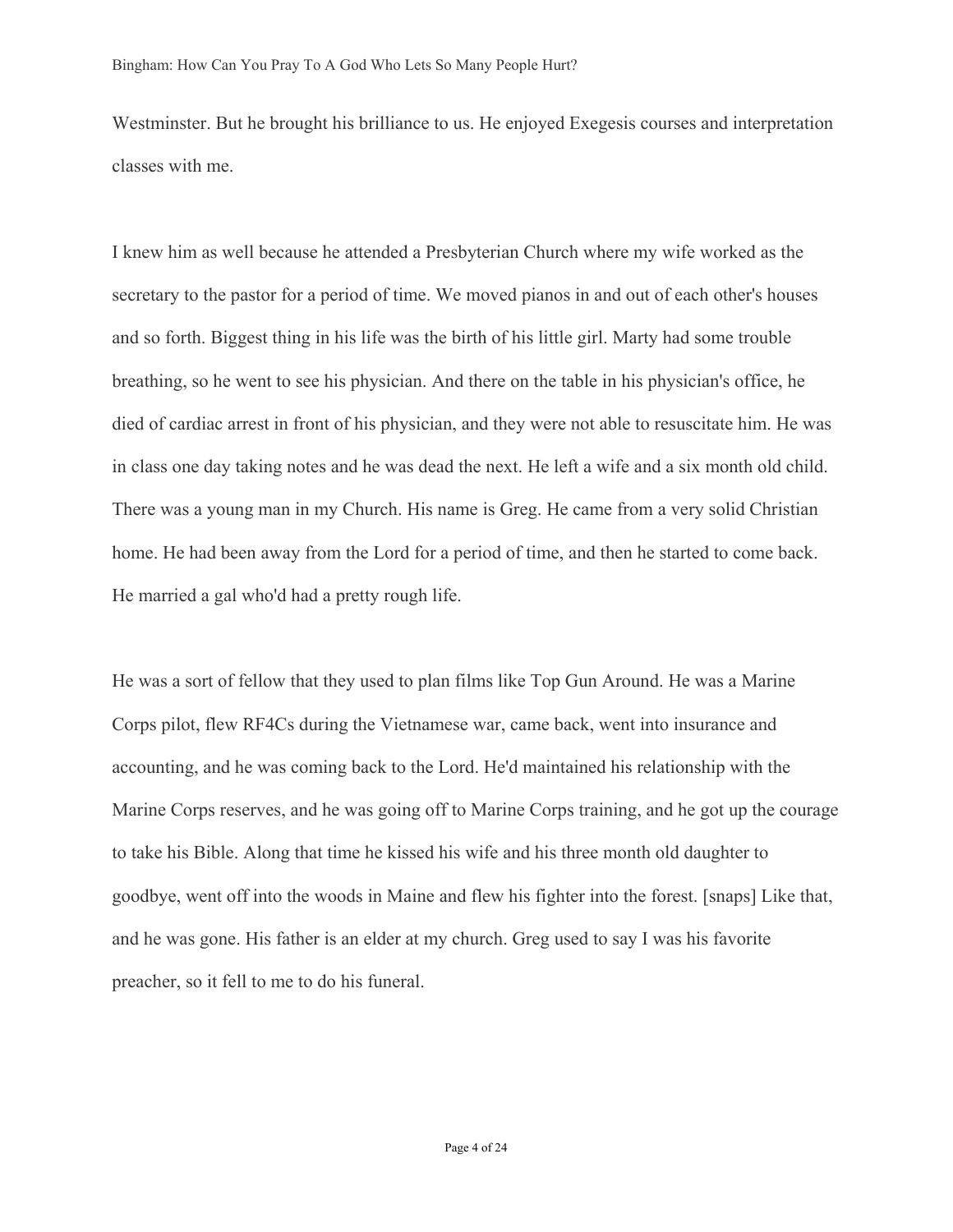I spent hours and hours with Ellie personally and more hours with her on the telephone from the hospital, even from the recovery room. I had a few embarrassed comments to Marty's wife when I talked to her. And as I struggled to do Greg's funeral, I was, well, the only honest thing to tell you is that I struggle with this verse, these phrases from Job. They go like this. Why do the wicked live on, growing old and increasing in power? They see their offspring established around them, their offspring before their eyes. They send forth their children as a flock. Their little ones dance about. They sing and make music with the tambourine and the harp. They make merry to the sound of the flute. They spend their years in prosperity. They go down to the grave in peace. Yet they say to God, leave us alone. We have no desire for your ways. Who is the Almighty? That we should gain anything by serving Him?

Why would we gain anything by praying to him? Job 21. I felt as I worked on that sermon that the only word that came was why? Why God does this happen? Are there not people in the mafia who deserve to die more than Ellie and Martin and Greg? Why? And God [inaudible] part said nothing. Absolutely nothing. The silence of God, as it has been described by Bible teachers and theologians, is very profound. We read you a couple of observations here by Arthur Kustanz and then later by Norman Anderson. It's this seeming indifference at times to the needs of human beings when appalling suffering overtakes them. The countless millions of people who have suffered because of famine or war or drought or disaster. We can hardly say that it's appropriate to conclude that they deserved it.

Such times, thoughtful men and women don't become atheists because they find it irrational to believe in a spiritual world which is beyond demonstration by ordinary means, but because of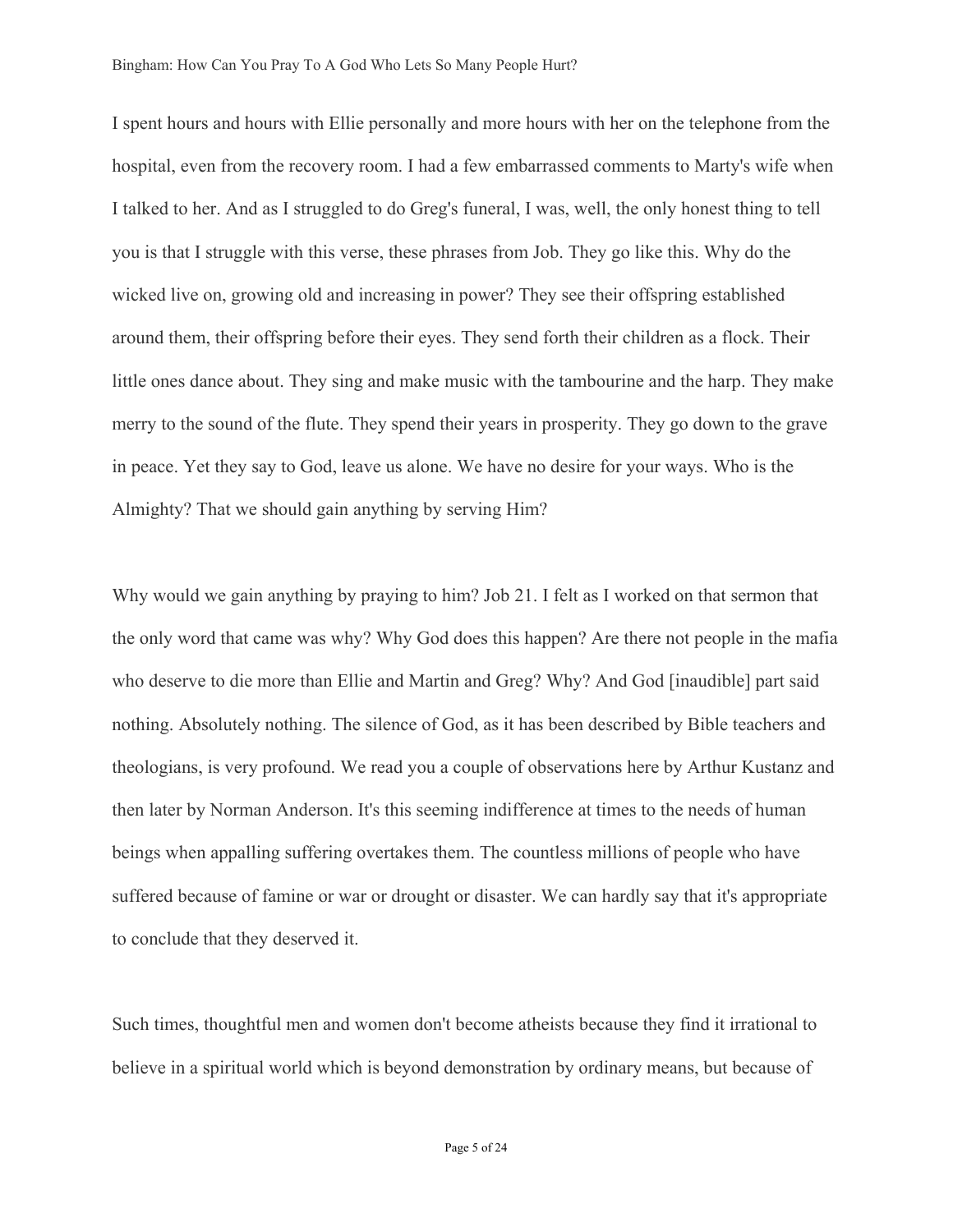emotional insult. The feeling that if God really is the sort of being that we Christians say that he is, how could he possibly remain silent? Would he not have to act? Would he not have to manifest himself mercifully, savingly, publicly? Determination of these three young lives was very jarring for me, and the tragedy of their senseless and apparently pointless deaths was a reminder to me of what Sir Robert Anderson said a century ago. He makes this comment. Quote, society, even in the great centers of modern civilization, is also like a slaveship, where with the sounds of music and revelry and laughter on the upper deck there mingled the groans of misery and untold suffering battened down below.

Who can estimate the sorrow that is suffered and the wrong endured during a single round of the clock? Western civilization has hidden us, you and me from the truth by enlarge. And that truth is that since Adam's sin, the heart of humanity has been desperately wicked. At perhaps no point in human history have so many people, especially Christians, come to think that pain and struggle and violent death were not part of normal human existence. Some of this is because of the creeping in to the way that we think about reality, of phrases like God loves you and has a wonderful plan for your life. The instrument has been widely used by God to bring many to Christ, and I don't speak against it.

I speak about the philosophy which is attached to it, the idea that by receiving Christ, everything gets better. That one enters into a sanctified rose garden. Brothers and sisters, how many roses do you know that have no thorns? Check it out between here and the library in the front. The American dream, which we have all bought into in a tremendously significant way, a dream founded on a Constitution which says that is an inalienable right men have before God to pursue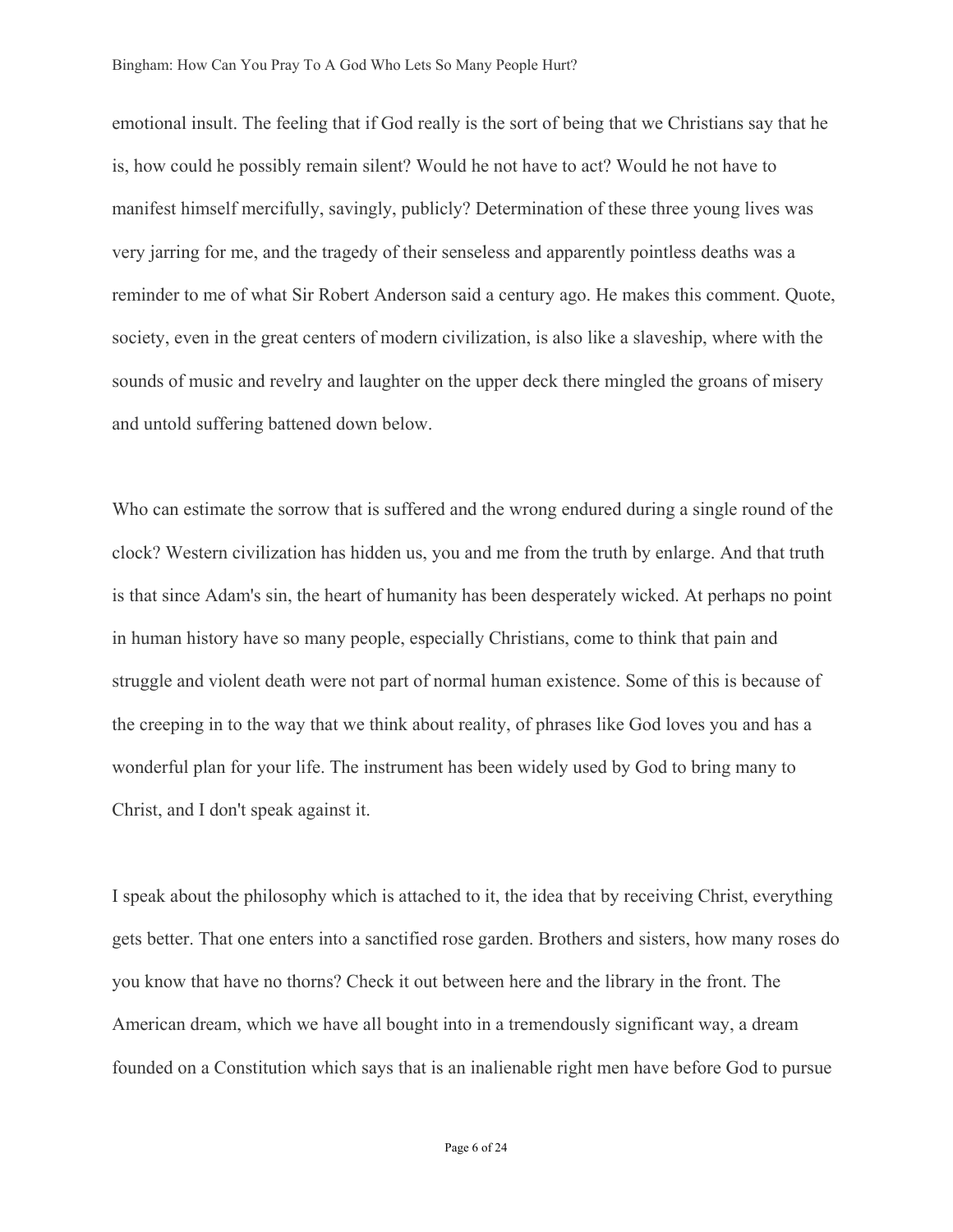happiness. No society on Earth has institutionalized the pursuit of happiness as we have. And at no time in history has there been such a promulgation of the gospel packaged with the idea of happiness in the avoidance of suffering and pain and hurt.

First century Christians could have and would have never bought this sort of gospel. They don't understand it in Eastern Europe, they don't understand it in large parts of Asia. Many in Africa are appalled by it. Those who live behind the iron and bamboo curtains are insulted by it, and those who live in Latin America are as well. I've been profoundly disturbed by a fellow who walks around this campus. His name is Daniel Wong. Some of his brothers and sisters are here as well. Daniel is perhaps the most godly young man that I've ever had occasion to come in contact with. Daniel has suffered a great deal during the time of his family's persecution during the Cultural Revolution in China, and I have come to feel a bit like a naked ape in front of him when it comes to matters of personal holiness and commitment to Christ.

When I've examined the advantages that I have been born in this country, where the pursuit of happiness and the opportunity to succeed materialistically has been part of my national heritage and the disadvantages that he had under communism, I become convinced that part of the stifling of my own spiritual growth has been my unwillingness to accept the reality of suffering and my unwillingness to stick my neck out for Christ in any way that might risk my personal happiness. But for most of you, human wickedness is not the point. You live as I do in Southern California, and like me, you probably have a lock on your car. I'm a Dean of a theological seminary, which you would think fairly innocuous location. And yet I have a ring of keys here which has 14 keys on it, and that doesn't include all of them.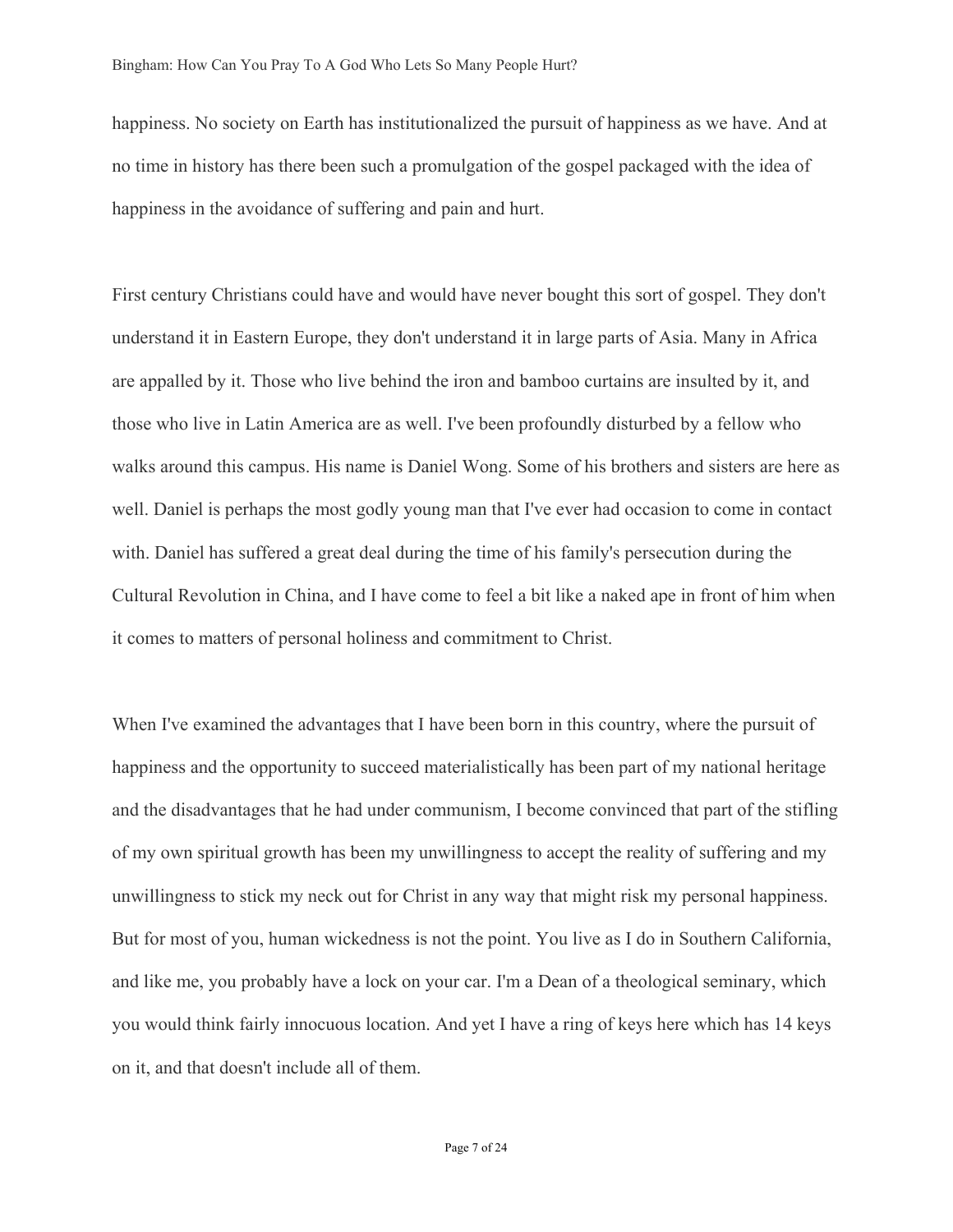I have dead bolt locks on the front and the back of my house. I understand human sinfulness. The problem is not human sinfulness. It is rather why is a wise and good God silent? As Kustanas said, or, as Anderson has pointed out. The question can't be evaded. How can you pray to a God who let so many people hurt when it is evident that the exercise of His divine power could end pain and suffering [snaps] like that? I'd like to start out first of all, as we address the question by saying, reality is this, brothers and sisters, and we need to live in reality, not in fantasy. That there are going to be some days when you and when I and when those we love are simply not able to pray. There are days when the anguish and the pain and the hurt, the grief and of suffering are so great, even vicariously, when someone else is hurting, that it isn't possible to pray.

Or when we are so alienated inside of our head from the God who has made us but rather than simply utter meaningless drivel, it would be better not to pray. I don't know that I've ever heard anyone who taught on prayer say or admit that, and some of you may be insulted by it. The fact is that there are days when it seems impossible because it hurts so much. Now, the comeback is usually, well, wait a minute. Christians are not supposed to have this kind of a feeling, they're destructive to personal faith. They hinder growth and spiritual life and crush the spirit of prayer. My comment is this on that. We need to come back to reality before we're going to make progress in spirituality. We have become a community whether we like it or not, in which we cannot afford to be honest about what we feel.

We feel alienated from brothers and sisters because we have to pretend about the quality of our spirituality. Many of us feel alienated from spiritual leaders because they seem to be a cut above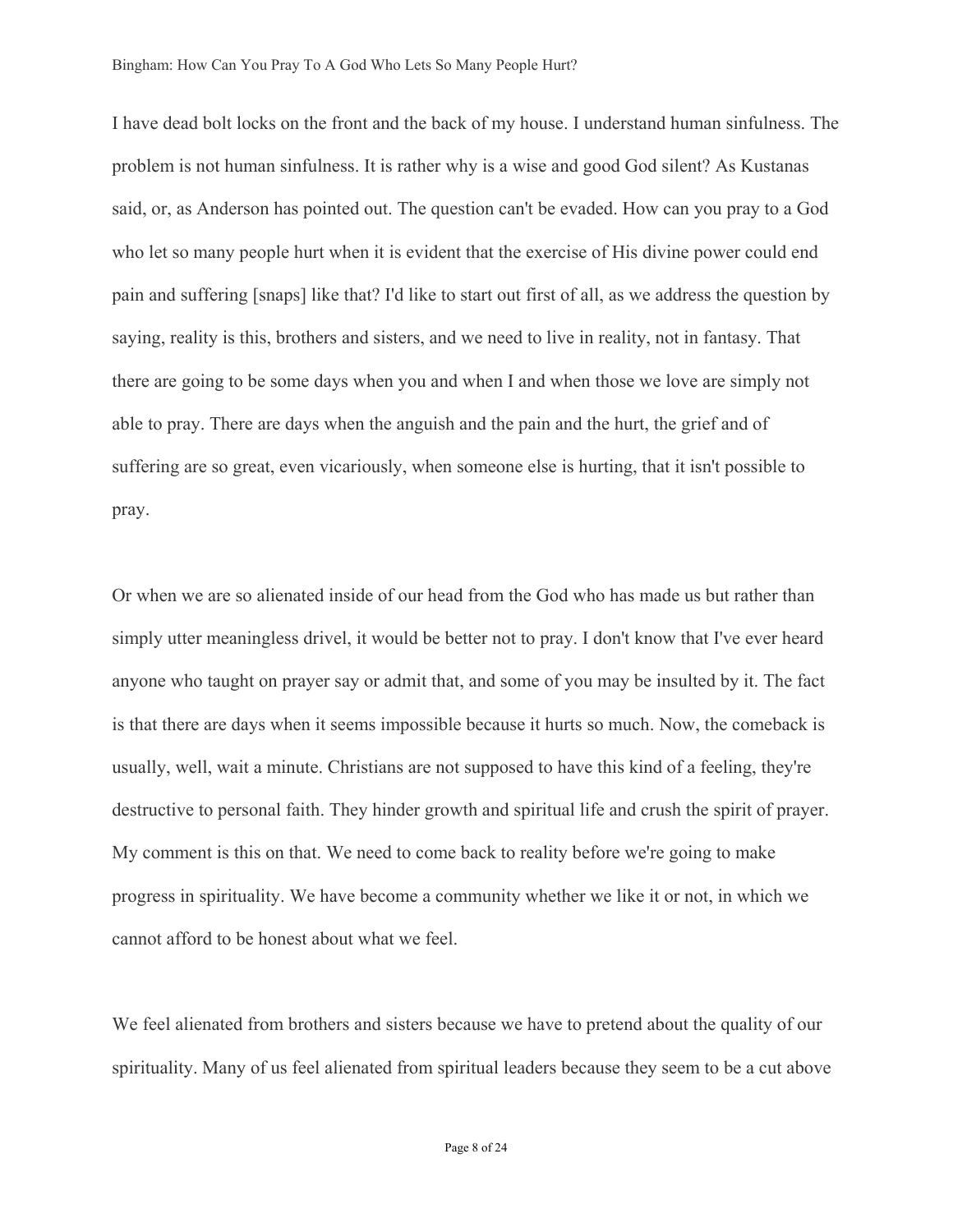us. You could never be honest with a person like that and further, even alienated from God, who is so much more Holy than anyone we've ever seen down here. And because we cannot trust anybody any longer, Christian psychotherapy is a major growth industry among us. We can't trust anyone. And so we're willing to pay \$25 to \$100 an hour to guarantee the silence of someone who will listen to whom and with whom we can be honest. And we can get rid of our image and pretend no longer.

Our unwillingness to admit the fact that it's hard to pray when it hurts, and sometimes it's almost impossible. It's part of the reason why the whole experience is so destructive. I believe it is our unwillingness, which contributes to the impossibility for many of us to practice what's indicated in Scripture in Hebrews 12. The author says here strengthen the feeble arms and the weak knees make level paths for your feet so that the lame may not be disabled but rather healed. See to it that no one misses the grace of God, and that no bitter root grows up to cause trouble and defile many. I'm convinced that there are many who have missed the grace of God simply because there was nobody who was willing to walk into the shadow into that valley of darkness with them.

Nobody who would listen without being flippant. Nobody who would mourn. Nobody who would put aside being judgmental. God must be speaking to you through this disaster. Nobody to join them in weeping. Mourn with those who mourn is not just the text in the psychotherapy manual which they read at Rosemead. It isn't even a line in a pastoral counseling text that we might read at Talbot, but it's a commandment which comes from the Apostle of Christ to every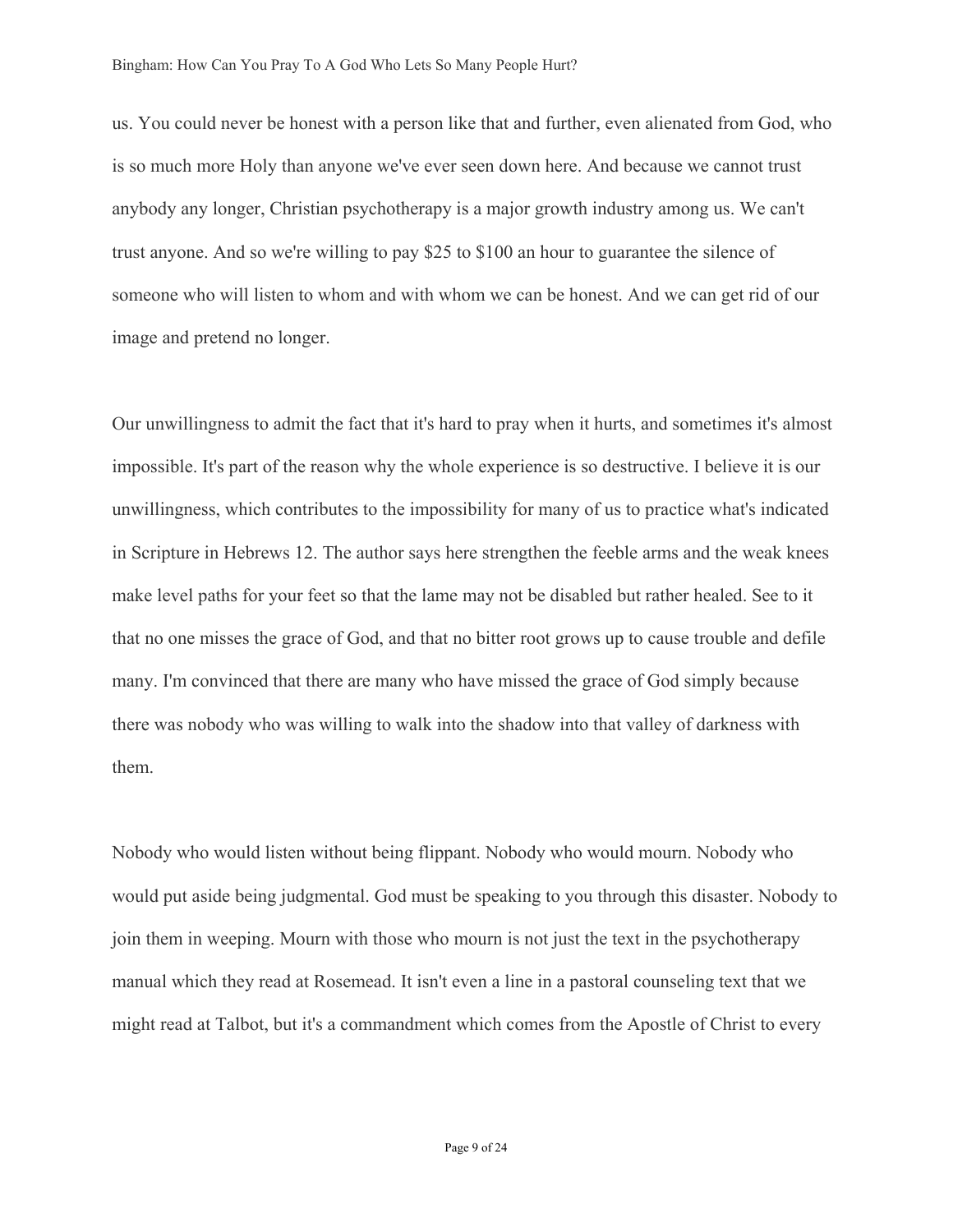single one of us. Because we are unwilling to do this, to admit that it hurts, we find it very, very hard to intercede, to bear one another's burdens.

We don't fulfill the law of Christ. But this law of love, of healing, of self-restoring love exists because hurt exists. And in the times of this numbing silence of God, we must help. We must be willing to put an arm around someone and just let them cry. We must be willing to admit that we need to be hugged on days when we can do nothing but cry. You see the route which the writer has called bitterness grows especially well in that cheerful damp that's called isolation and loneliness. I have on the wall in my office, a prayer written by St. Francis of Assisi. It reads as follows, Lord, make me an instrument of thy peace, where there is hatred, let me so love, where there is injury, pardon, where there is doubt, faith, where there is despair, hope, where there is darkness, light.

I've wondered for a long time what's the essence of Christianity? What is the religion boil down to? What is relationship with Christ mean, expressed in a few words? And I'm convinced that you must resolve a question with the four letters L-O-V-E. The concept of love is almost totally meaningless in our society. In this community that is La Mirada. The word love stands for a shop which sells Teddy bears. It stands for a barbecue restaurant. It stands for a wedding apparel shop, and it stands for a place where they sell pornography. Augustine of Hippo said, what does love look like? And I think in answering the question, you get something which is very profound. He says, Love looks like this. It has hands to help others. It has feet which hastened to the poor and the needy. It has eyes to see misery and want. It has ears to hear sighs and sorrow. That's what love looks like.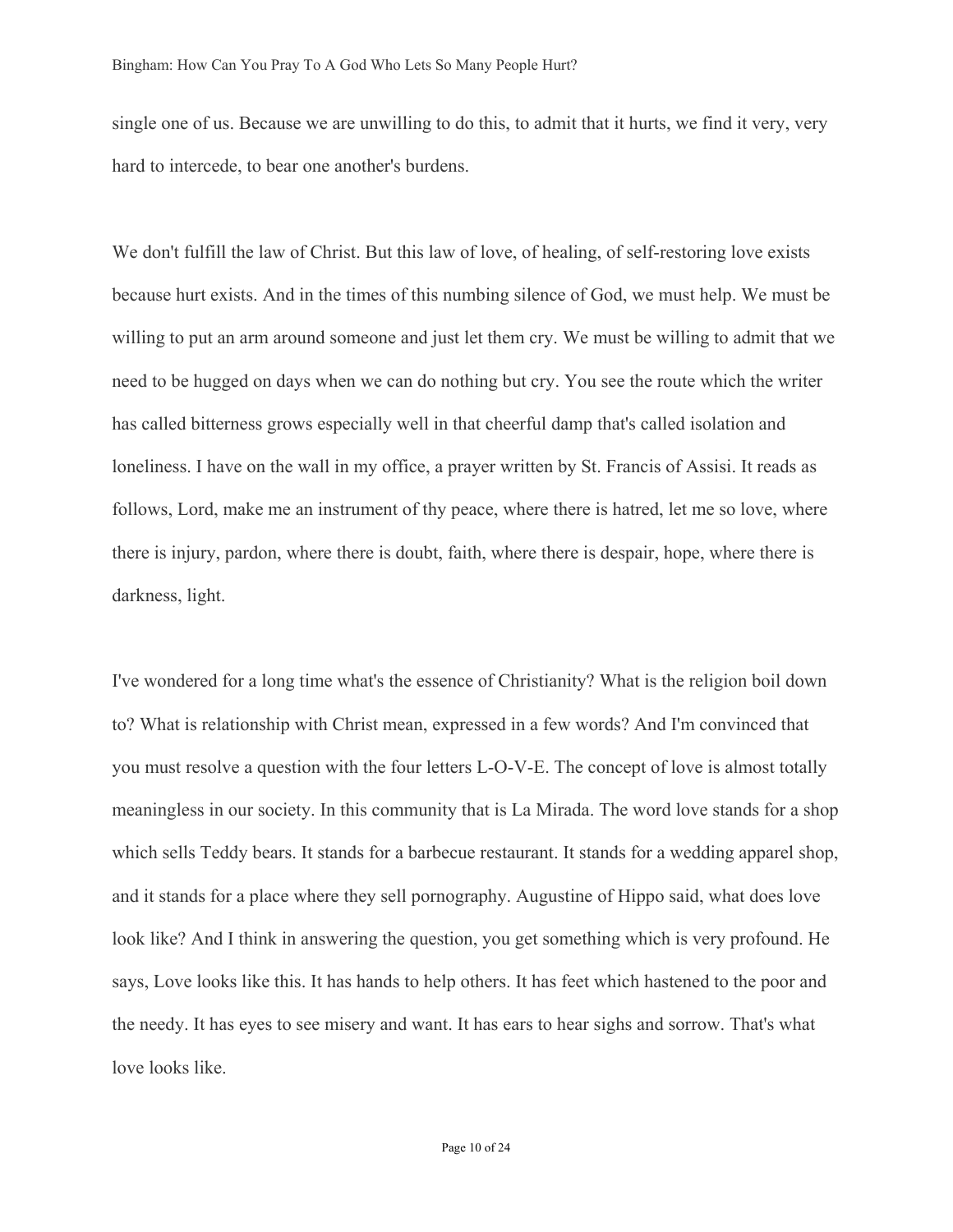And that's why I have that prayer from St. Francis on the wall of my office because the prayer is what love looks like. And it's a petition that God would make me sensitive to the responsibility I have to other brothers and sisters in Christ. And all of us have to cope with that at one point or another in our spiritual lives. You must at some stage of the game, stop pretending. Let's shift gears for a minute. Let's do some honest thinking together about pain and hurt. And it's important that we do this. Have things always been bad for the human race? Does it always hurt? And the answer to that question is no. There are probably a few people who have lived in times of tremendous opposition or war for which the answer to the question is yes.

Children born in certain times and parts of the Holocaust experience, children born in certain environments of genocide, which have occurred repeatedly throughout human history would probably answer the question yes, but for most of us, the answer honestly is no. And as the New Testament and the Old Testament indicate, all of us have known something of the delight of seeing the sun after the rain. We have known how refreshed we are through the rain when it's been dry. We have indeed eaten. And God has given us our food. And sometimes it's been eaten with gladness. The seasons have encouraged us. We have known friends who have been helpful to us.

Some of us have children and the delight of having them or having younger brothers and sisters or just being around someone who's full of happiness and bubbly. Many of us have known the transforming power of love in our own lives, either through our parents, our friends or spouses, whom God has given us in a unique way. So the answer to the question is no. Things have not always been bad, and it's important to keep that in mind, especially when it hurts so much. It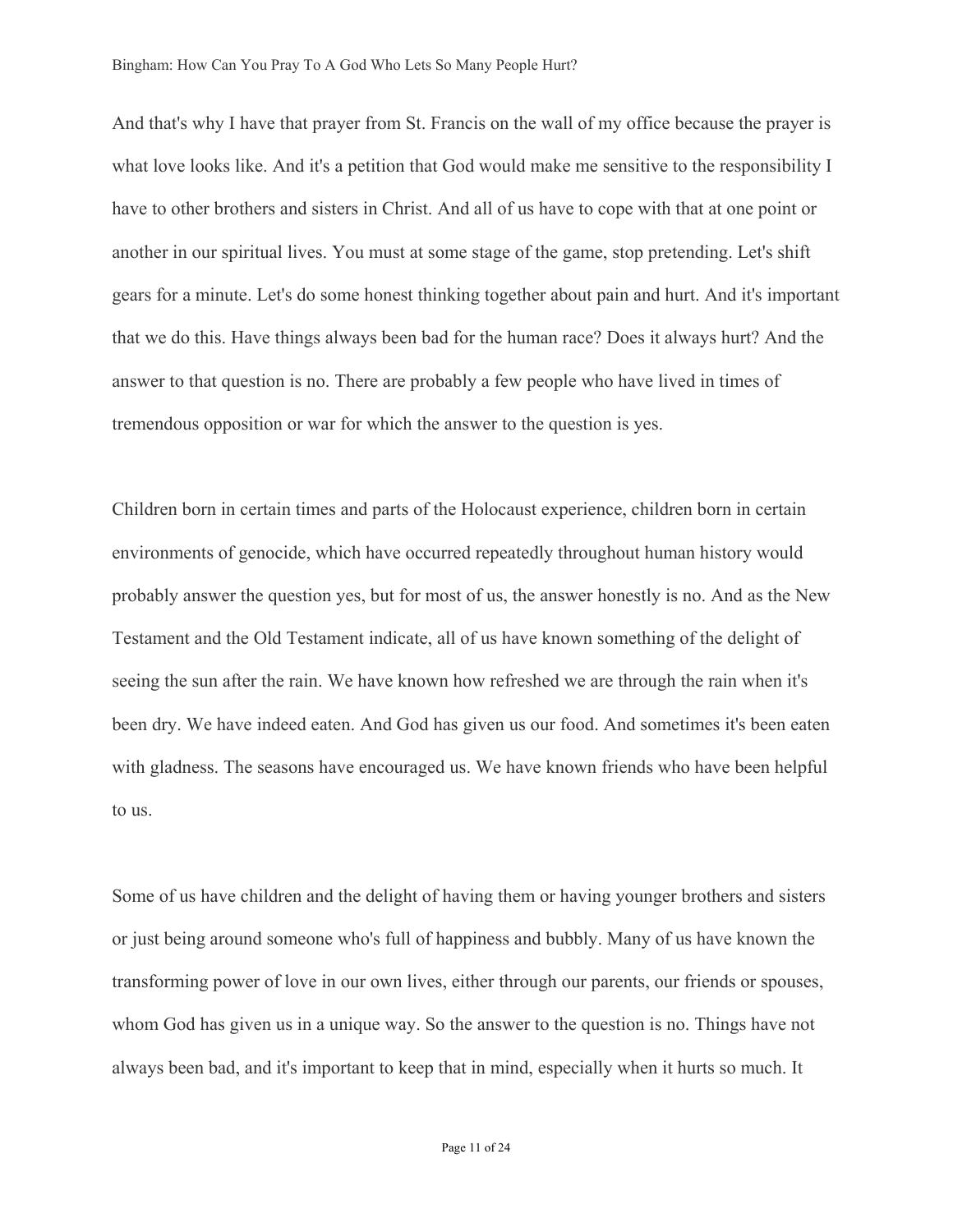seems like that's all there is or ever will be. But I know that there is cancer, there are birth defects, there is mental illness, there is natural and man-made disaster.

You have a balance. That's what I'm arguing for, and you need to remember that as I have observed, flowers do grow in very barren places. I had occasion to be in the area where Mount St. Helens erupted and was delighted to find a loop in another mountain flowers taking over that area very rapidly. It was argued by some that there would be no wildlife there for at least 20 years. I've seen Ground Zero Nagasaki, Hiroshima, where it was said no plant would ever grow for 1000 years, and it's a garden at this time. Acid rain makes beautiful rainbows. Smog and industrial dust make beautiful sunsets. You can go down to Santa Monica or Huntington Beach and observe that firsthand for yourself. Reality simply hasn't been all bad for everybody all the time.

And you must remember that when it hurts so much that it seems like it's always been bad. For a lot of us, another question which comes up is, Why can't things be good all the time? And the answer to the question from somebody like me is that Scripture indicates that things were once good all the time. God created beings in His image whom He gave the privilege of having responsible choice. This great gift is something that's responsible for the way things are in the world. He could have made us totally dominated by instinct or by electromechanical design limitations as machines are. But He chose to give us the freedom to make responsible choices. He gave us the power to love, you see. And the power to love, and the ability to make such choices is also the power to exercise animosity and anger and hate.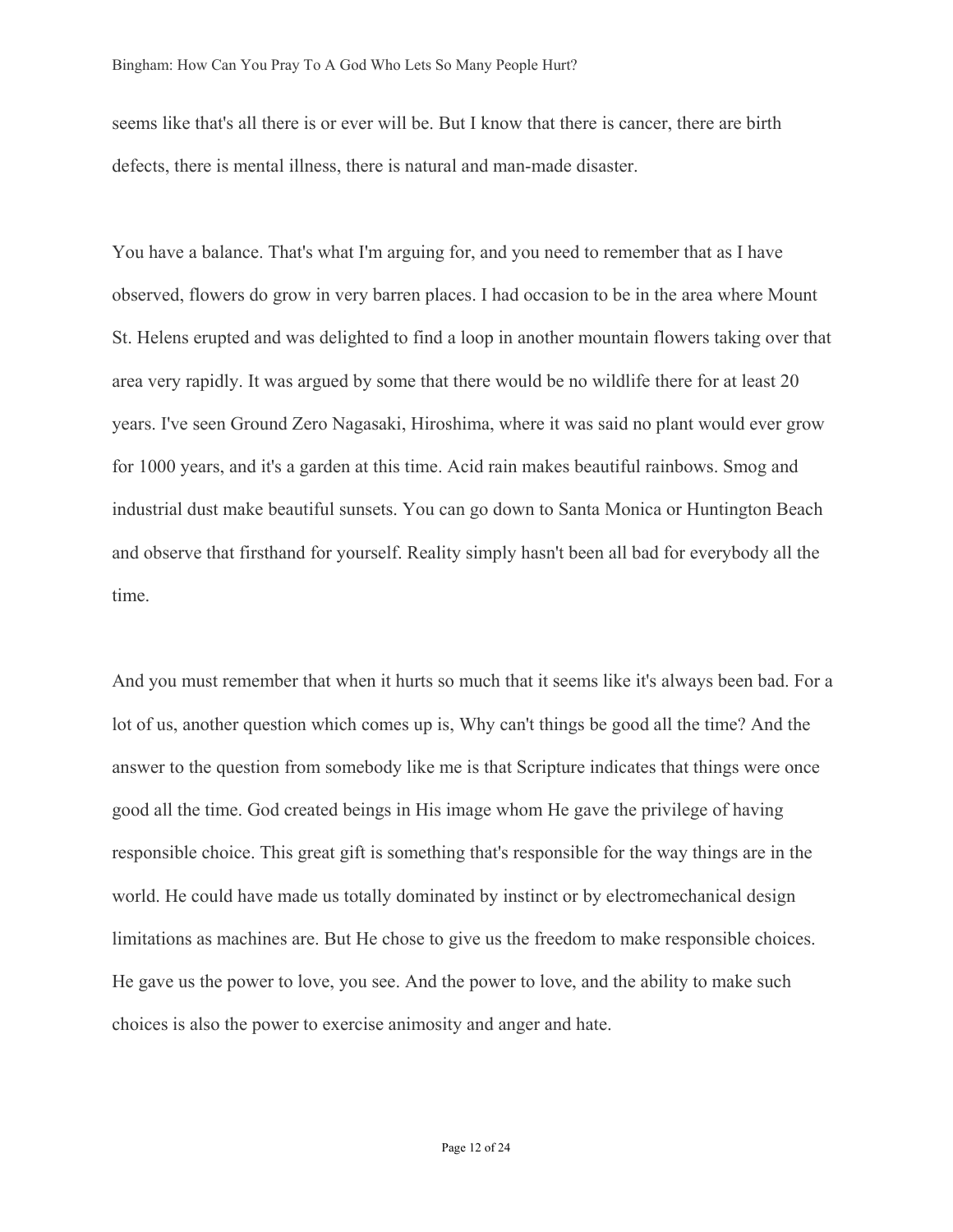The opportunity to glorify God and be an expression of thanksgiving to Him carries with it the potential to equally assert sin and rebellion and tyranny and oppression. The creaturely freedom which God has given us. The great gift of bearing His image, as is expressed in Genesis, is the source of the problem. Genesis 3:17 says, Cursed is the ground because of you, and that's a comment made to Adam and to Eve and to me and to you. People hurt because I sin as is simple as that. Because of this, because of the reality of our own personal sinfulness, we must set our minds to learning to live with evil. We must at the risk of sounding on Americans say that we need to expect evil. We need to plan for it. We need to recognize that it is a natural consequence of being alive, even as redeemed people in a world that has fallen. We live in a world which is devastated by sin and by evil.

Jesus promised in John 16:33 is in the world, you will have tribulation. Nobody ever claims that promise, but it is a promise made by the Lord Jesus Christ. It was Paul who said in Acts 14 by many tribulations, we must enter the Kingdom of God. The Apostle Paul asserts that all who would live Godly in Christ Jesus will suffer opposition or persecution. We have, I'm afraid, because of the Pollyanna approach that we've taken to the gospel and the nature of American life and economic system, isolated ourselves from this. Most of us have never really hurt. And when there is any sort of intervention of the reality of sin in our life, we feel devastated and we say, Why don't you love me anymore to God? I ask you to kiss it and take it away and you wouldn't.

Come back at this point is invariably, Hunter, you are too pessimistic for a Christian, and such an attitude is nearly blasphemous given your position. Usually this is packaged with a statement that God makes evil into good, and I'd like to address that carefully and to do so carefully and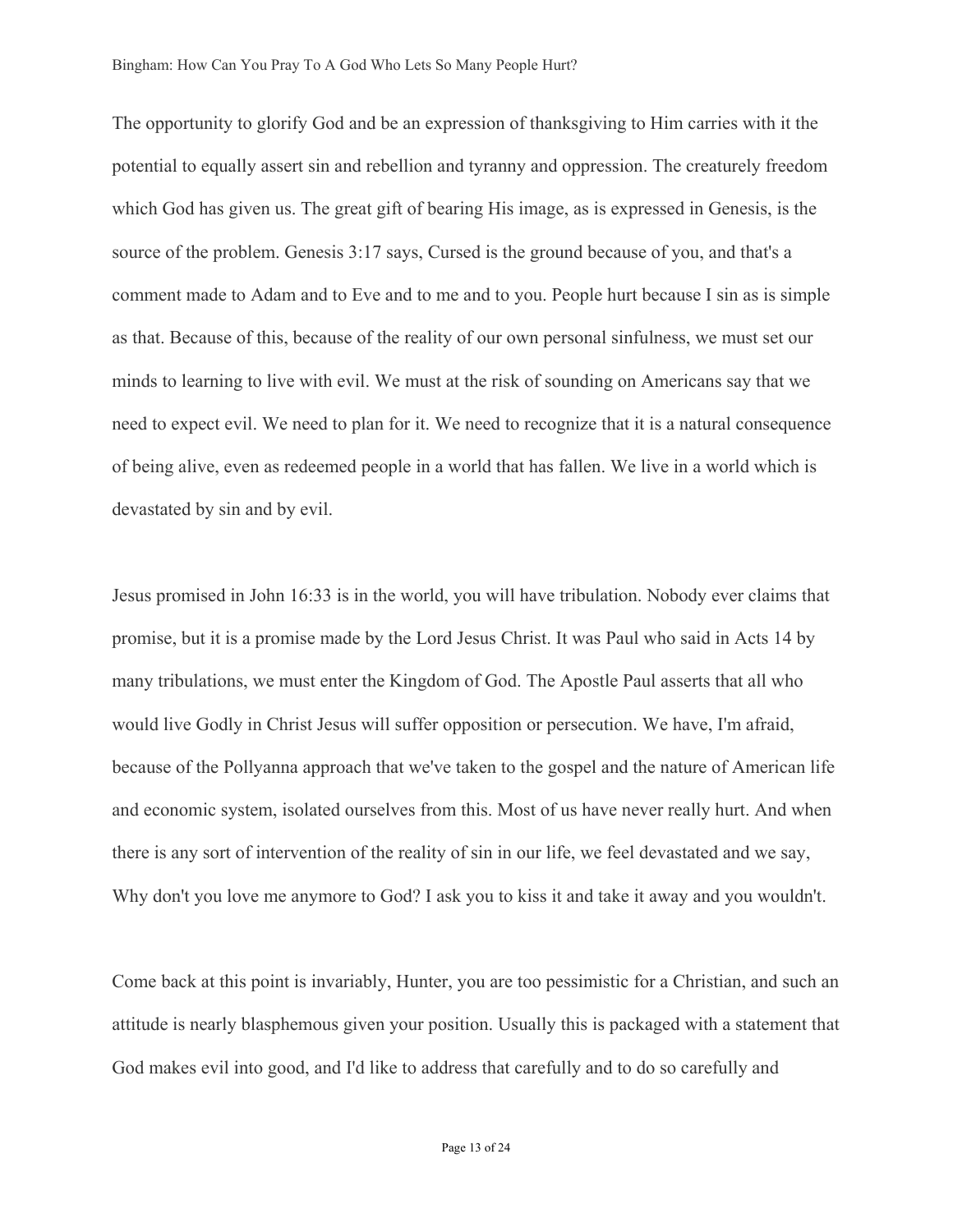responsibly, I'm going to read a little bit from a text I have here with me. Is it too pessimistic? Is it true that God makes evil into good? I would start out like this. Yes. The death of Stephen in Acts 7 does seem to have been used by God as a factor in the conversion of the Apostle Paul. But the text is silent about the effect of this on Stephen's family. Nor does it make the death of the Apostle James something to praise the Lord about in Acts 12. There is no clue as to why God permitted John the Baptist to be beheaded in a silly display of paranoid power by Herod the Great.

As far as we know from the text of Scripture, Jesus did not tell his disciples that some great good would come from this, nor did he tell them they should praise the Lord anyway. He just went away, according to the text in Luke and mourned the death of his cousin. To assume that God lets good things happen, so that we can experience greater, lets bad things happen, so that we can experience greater good is to deny the reality of the existence of evil. It's to deny that sin is there and that it really is offensive and sinful and destructive. Christ gave His life to deliver us from sin and from the ultimate penalty of moral evil. When we say that good will always come as an ultimate consequence of some bad happening, we're really saying evil doesn't exist. It only seems that way.

Brothers and sisters, when an innocent child is murdered or John the Baptist, for that matter, that's evil. Yes, God can and often does bring good results, conversions, family reunions, reordering of priorities and so forth from this, but no parent who truly loved his or her child would let his child be murdered so that good could result. Friends who have faced tragic losses are usually not too comforted by well-meaning brothers and sisters who tell them, quote, Some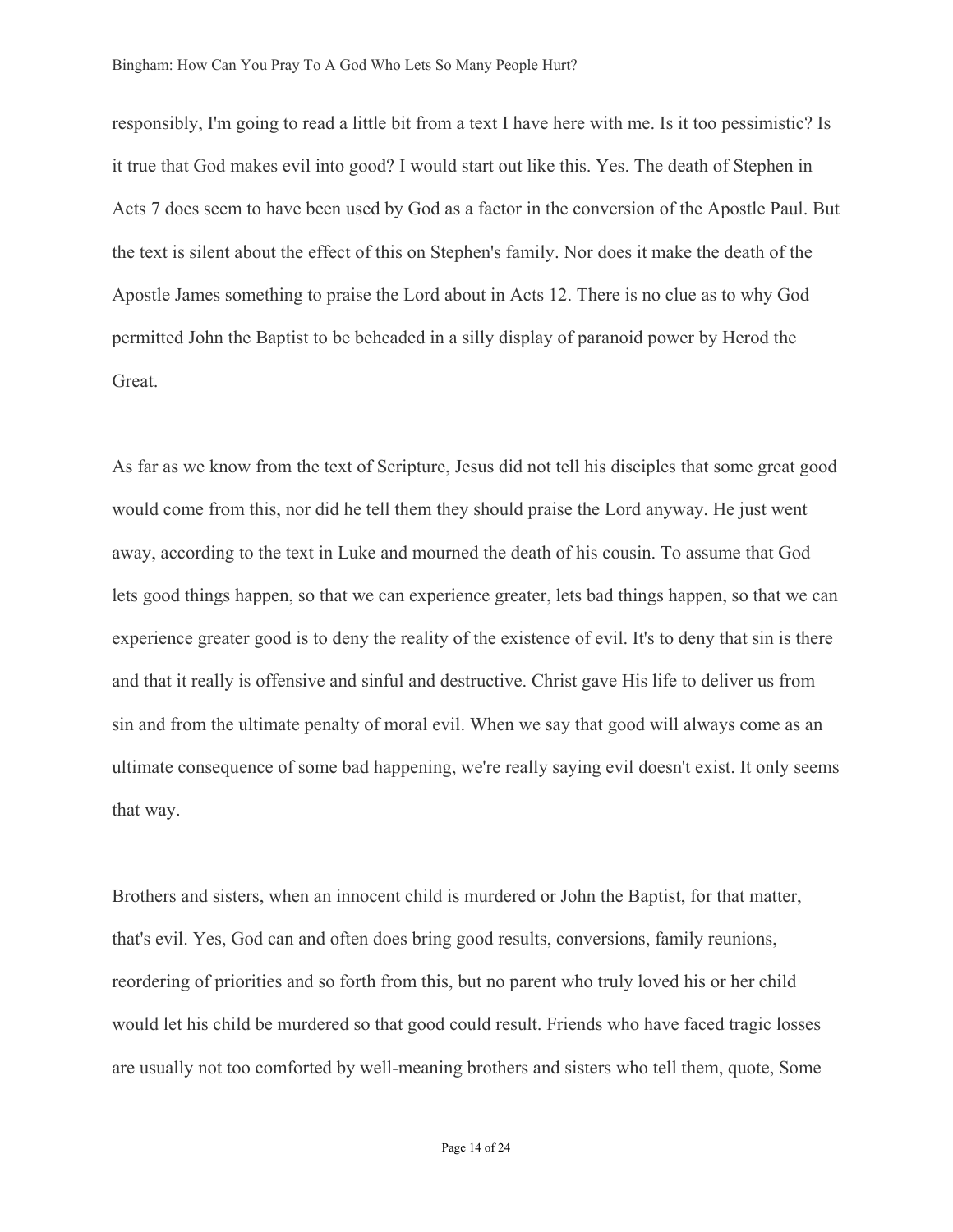day you will understand God's reasons. Read Matthew 2 sometime and ask yourself again just how much good was actually felt by the shattered mothers in Bethlehem whose slaughtered infants served no more good than to demonstrate Herod's paranoia. The comment in Scripture is this. A voice heard in Rama weeping and in great mourning, Rachel weeping for her children and refusing to be comforted because they are no more.

The facts are that God does not make evil into good. Evil remains evil no matter how much good God may be pleased to bring about or to reveal as a consequence of it. My objective here is to assert strongly that Romans 8:28 does not say that God makes all things into good, but rather that in all things God works for the good of those who love Him. Confidence in God's love and His power and His presence and His confidence does not require that we deny the objective reality of evil or say that pain doesn't really hurt. Now, if at this point you're thinking Jesus was joyful about going to the cross, or since the Savior delighted in doing to God's will He decided to go to the cross, my response is you're terribly wrong. The text says, quote, who for the joy set before Him endured the cross in Hebrews 12.

My five year old knows that you endure spinach, Rutabaga, liver. Strawberry shortcake, chocolate ice cream, and other good things are not endured. They're enjoyed. Given our Savior's omniscient knowledge of the plan of Salvation, such things as your Salvation and my conversion, the Son of God saw joy, but as a man, He did not enjoy the prospect or the eventual reality of the cross. There's too much agony in Gethsemane to believe that the Savior was just praising the Lord on the Mount of olives. Luke 22 says he was in anguish and sweat profusely. Luke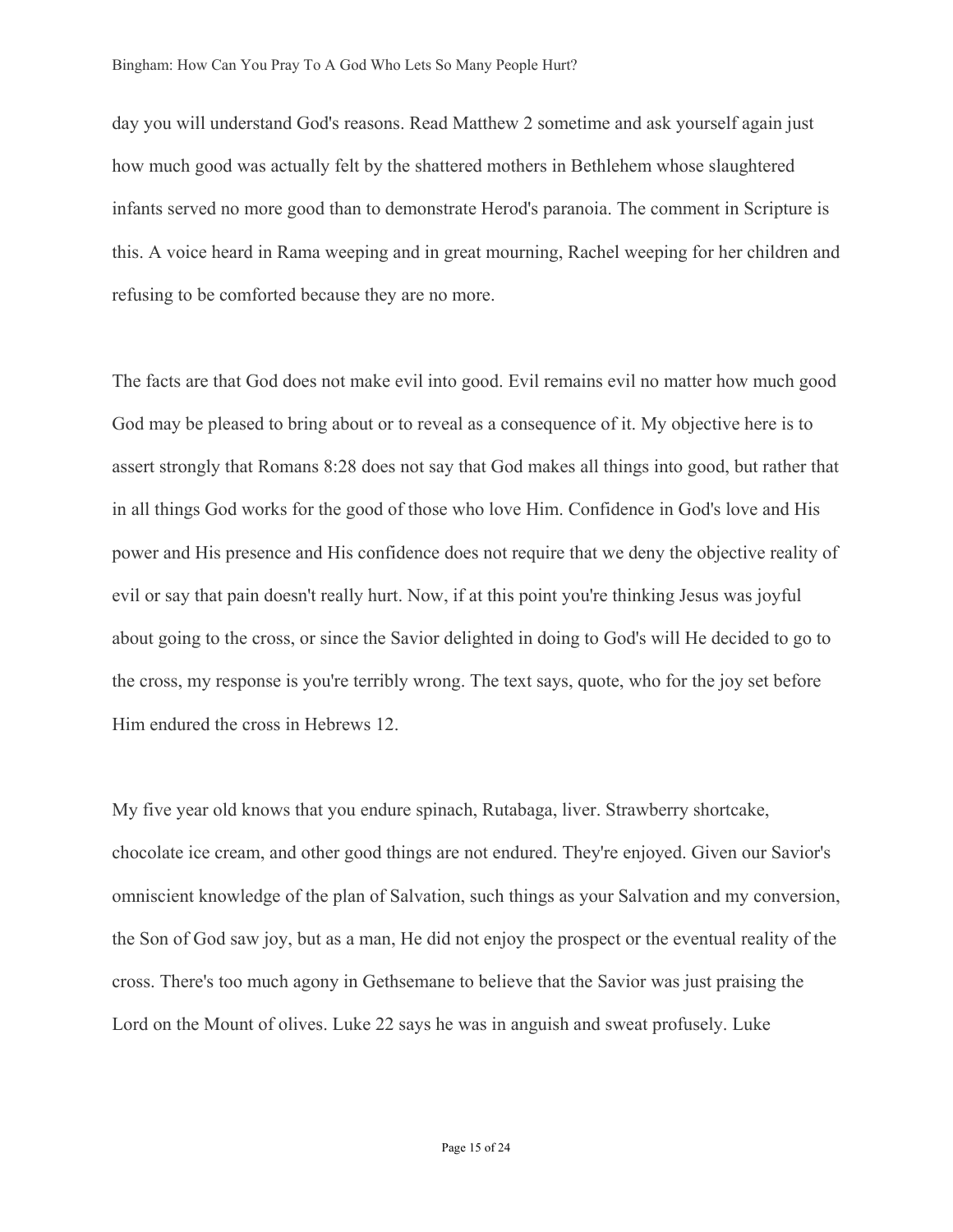compares it to blood. Hebrews 5 says he cried. He asked the help of his friends. Sit here while I pray in Mark 14, but they failed him. Luke tells us he needed the help of angels to continue.

Now, if our Lord and our master, if our sovereign Savior could be so deeply distressed and troubled as He says in the face of sin and evil, if He could say, My soul is overwhelmed to the point of death as He truly does, if He could cry, why is it that we Christians continue to pretend in the name of some kind of abundant or victorious living, but somehow it's good for bad things to happen, or that black is really white from God's point of view. If Jesus recoiled in personal abhorrence from the consequences and implications of evil and sin in terms of personal suffering, by what slide of hand do we conclude it is spiritual to put a happy face on it and to lie to one another by saying things like someday we'll understand these things always work out for good.

Their promises such as the one in 1 Corinthians 13 quote, I shall know fully, even as I've known fully, as I've known. Unquote. Mean that Christians are going to become omniscient when they're glorified. The answer is now. The Book of Revelation 6:9, you will find there the souls of them who have been slain in the presence of God. Mind you in the presence of God, next to the altar, and their question to Christ is not oh, now we understand. Their question is, how long sovereign Lord, before you judge and avenge our blood? In the very presence of God, according to the image we have in the Book of Revelation, questions remain as His creatures. We will never understand all that our mighty God understands and purposes because He was divine as well as human.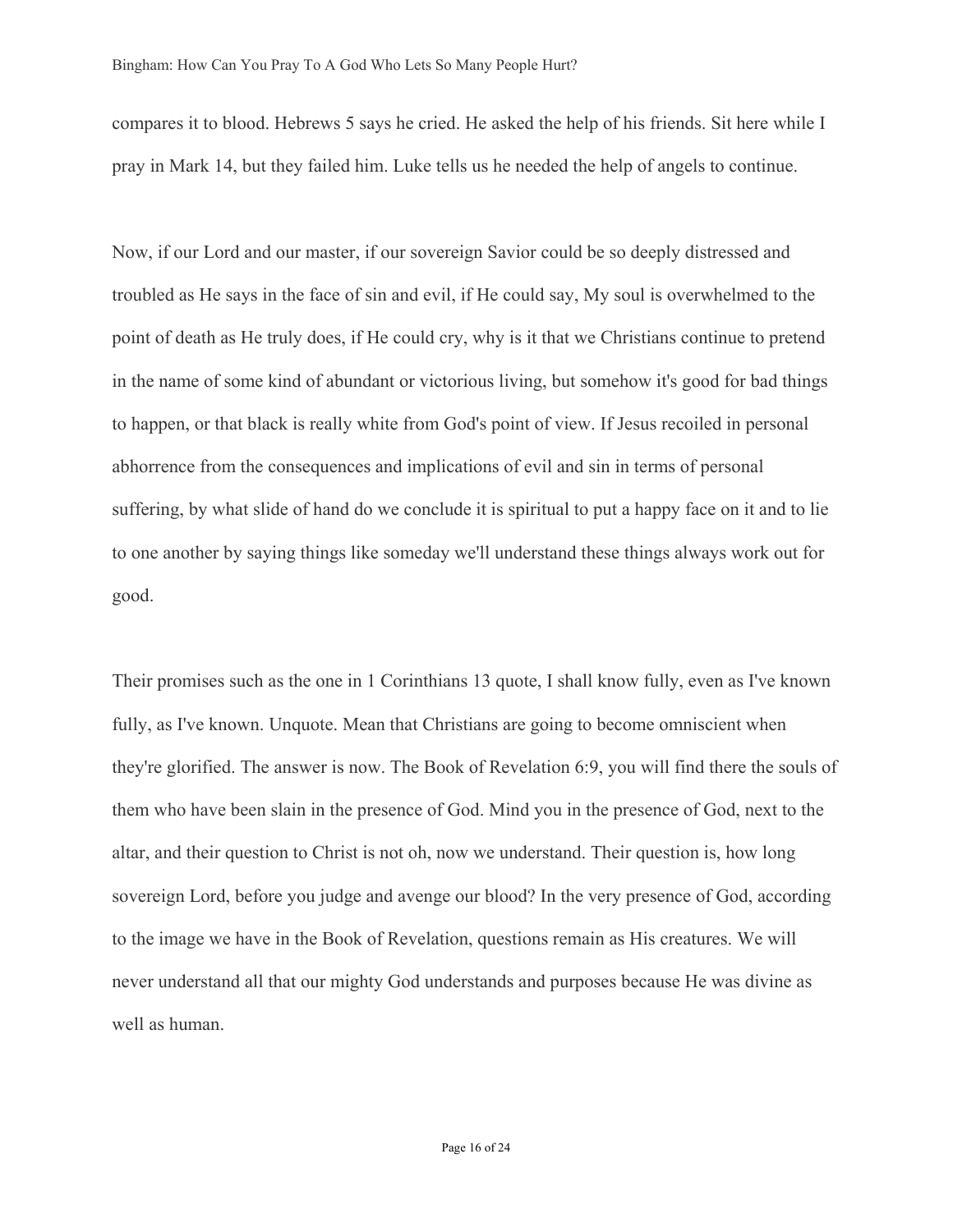Jesus understood the purpose for His suffering, but those of us who are only human are required to experience hurt and pain and suffering, sometimes victorious or vicariously when others, those we love are in anguish, without any certain knowledge of why or to what purpose. If you read the end of the Book of Jobs sometime, you'll discover much to your surprise that despite the suffering and the agony that the man went through, he never knew why. It's reasonable. Nevertheless, given what is revealed about God in Scripture and in Christian experience to assume that God does not permit suffering in the believer's life because it's some sort of end in itself.

Despite our inner feelings that we or they or he or she doesn't deserve to suffer, we must be more open than we are to the possibility that we are supposed to respond to questions that relate to our own personal holiness, our own sense of justice, our own integrity, rather than shake our hand at heaven and say why? In a book entitled Encourage Me Charles Swindoll says Crisis crushes and in its crushing, it often refines, and it purifies. You may be discouraged today because the crushing has not led to surrender. I've stood beside too many of the dying. I've ministered to too many of the broken and the bruised to believe that crushing is somehow an end in itself. Unfortunately, it usually takes the brutal blows of affliction to soften and to penetrate our hearts, even though such blows seem unfair.

Let me read to you Alexander Schultzenitzen's observations on one of his prison experiences. He says, quote, it was only when I lay in the rotting prison that I was within myself sensing the stirrings of good. Gradually, it was disclosed to me that the line which separates good and evil passes not through classes or political parties, but right straight through the middle of human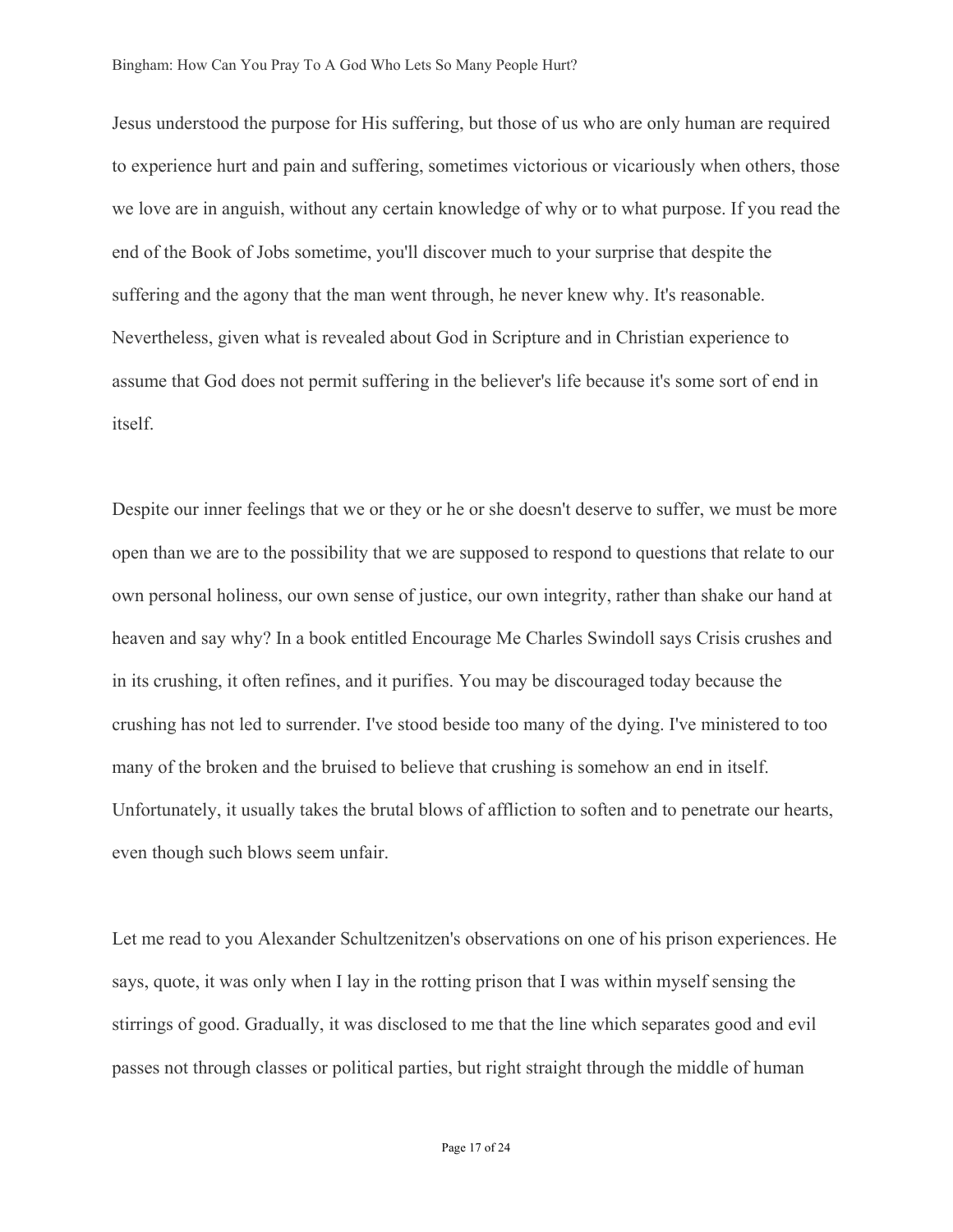hearts. So I bless you prison for having been in my life. The words are strong illustration of what you find in Psalm 119. Here, the author says, Before I was afflicted, I went astray, but now I obey your word. It was good for me to be afflicted, he says in verse 71 so that I might learn your decrees.

Some of you are thinking, what's all this got to do with prayer? This. I don't think we Christians can begin to pray effectively for ourselves or others who are in pain unless we're honest because of our creatureliness, much of human suffering seems meaningless. Our conjectures about why people hurt obscure the fact that we simply don't know why most pain and suffering take place. It probably is helpful to assume that God will do this or that and that from particular circumstance there may be good, which comes. For the Christian, the issue is not, is it helpful? We must deal more in terms of am I acting and believing in categories which are truthful. The truth is that we, like the mothers of Bethlehem and like Job, usually don't know what's going on. What we know is that it hurts.

What we must stop doing brothers and sisters before we will begin to pray effectively is to stop trying to be God. Stop trying to figure things out, always see some good and evil or pain, and admit that we are creatures. Creatures who don't understand and we must be willing to cry. There is no victory despite what we're told repeatedly in that sort of pagan stoicism which says Smile even though it hurts. Remember your testimony. Such attitudes are a victory for deception and spiritual schizophrenia. Wonder Woman and Superman exist only in comic books. They're fantasy people. Reality hurts, and the Christian whose become convinced that they must pray to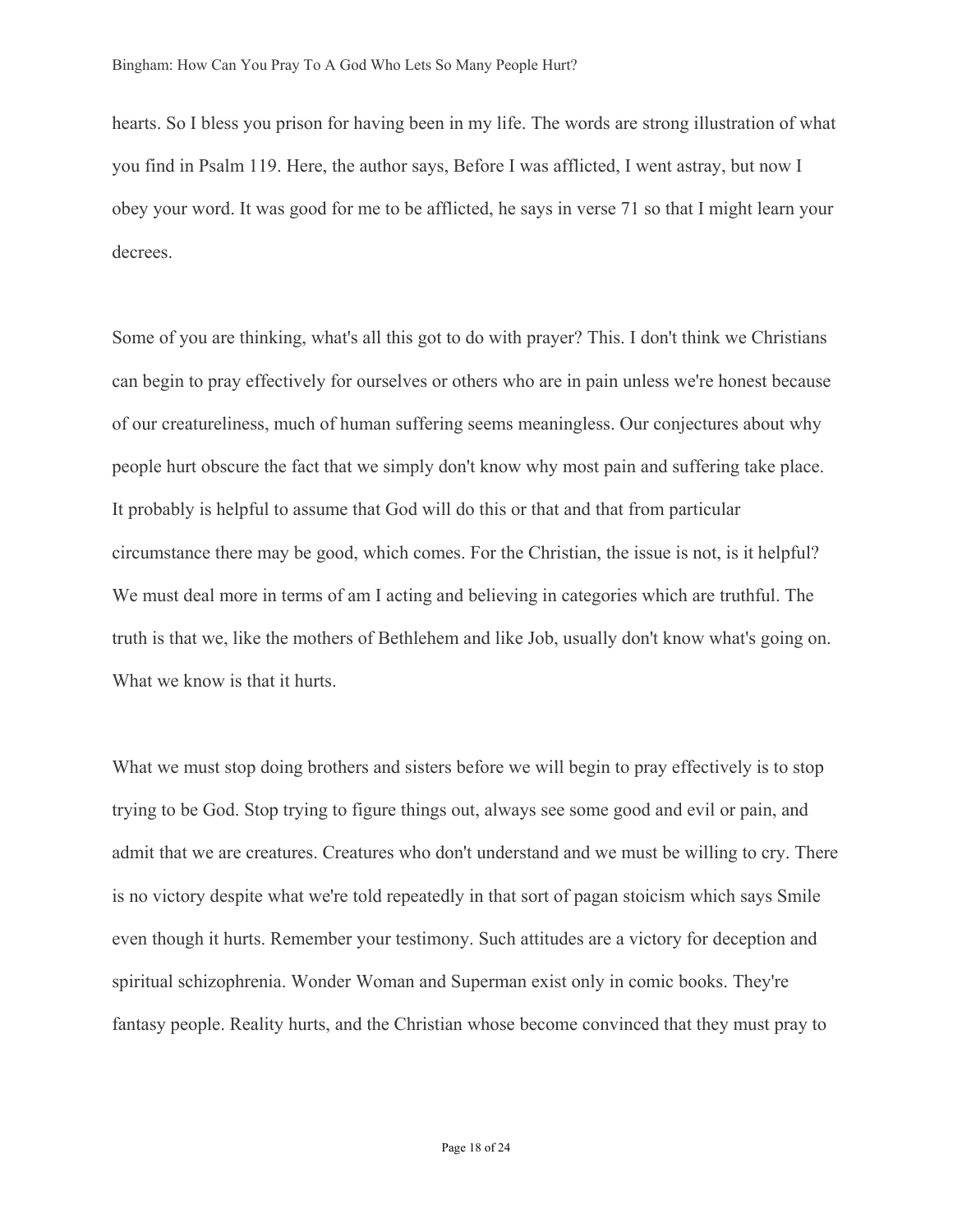God and say thank you for hurting me or them or us is a masochist and he turns and she turns God into a sadist.

Does God enjoy suffering and evil? Read some time what he says about it in Ezekiel 18, verses 22 and 32. Did Jesus lack victorious faith when he offered up prayers and petitions with loud cries and tears? Read the Psalms again. Notice how incredibly honest David is when he admits his anguish, his sorrow, his grief, his affliction. It's not necessary to pretend to enjoy pain and hurt and suffering in order to be found faithful and to pray effectively. Part of the reason why it's so hard to be honest about this, why it's so hard to be helpful to someone who's in agony is the realization that it could happen to us and our desire to be independent, to always be happy, to always pull our own strings, to be victorious, really, to be omnipotent and need nobody else is threatened when you are around people who hurt.

Hurt and pain bring us back to the reality of our own creatureliness and our utter and total dependence upon God, the contingency of our existence, the fact that we don't control even whether we take another breath or not. And should God withdraw a sustaining hand, we'd all fall over dead in an instant. Truly victorious Christians, brothers and sisters are those who admit their humanness, who admit the emotional insult of God's apparent silence when we want to know why and to what purpose, and who submit themselves to others and to the Creator with tears on their faces. In a book entitled The Psalms of My Life, Joe Bailey, who has just passed away, says, I cry tears before you, Lord tears, because I cannot speak. Words are lost among my fears and my pain and my sorrow. It hurts. But tears you understand my wordless prayer you hear. Lord wipe away my tears, all tears. Not now, not in some distant day, but now, right here.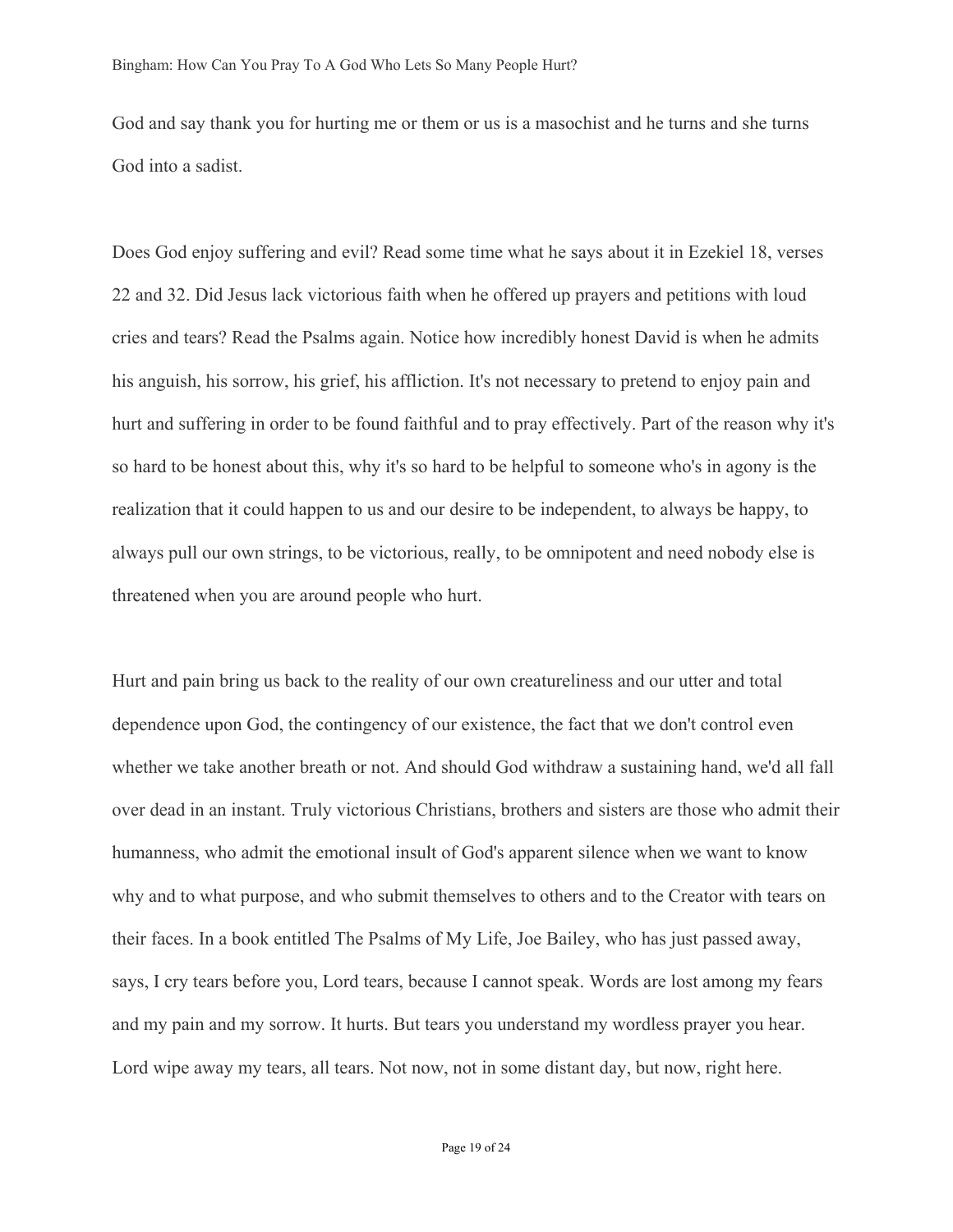I think when we stop pretending with our God, when we stop pretending and playing games with one another, this is the sort of prayer which comes forth. It's the sort of prayer which the Bible tells us is heard. A bruised reed he will not break and a smoldering wick he will not snuff out. You see, God uses pain. He uses suffering. C. S. Lewis rightly said it's God's megaphone, and the fact is that many of us will not look up unless we're flat on the back. I know a businessman in the city of Seattle who lived an incredible life of hedonism until he developed brain cancer. The cancer was operated on, but it proved to be inoperable as far as permanently stemming the course of the disease, and he knew that he only had six months to live and this man's life was radically transformed.

His business did as well as it ever did, but he led dozens of people to Christ because he thought, I don't have too much time left. And the priorities in the short period of time that I have left are all different now on the other side of my illness. While I was in Cambridge during my sabbatical in 1984, a bomber who is now thought to be from the Irish Republican Army went into the hotel in Brighton, where the Conservative Party was holding its national meeting and placed what is now thought to be12 pounds of gelignite plastic explosive behind a panel in a bathroom next to where Margaret Thatcher was staying in the hotel. Most of you read about it in the newspapers. Mrs. Thatcher escaped very narrowly. Others who were present were maimed.

She was asking an interview with the Times of London whether this incident had changed her perspective on life. Mrs. Thatcher to the best of my knowledge, is not a Christian, but she made this sort of statement. All my values are different now. I've looked death right in the face. My priorities have shifted. I am much more concerned with people and the quality of my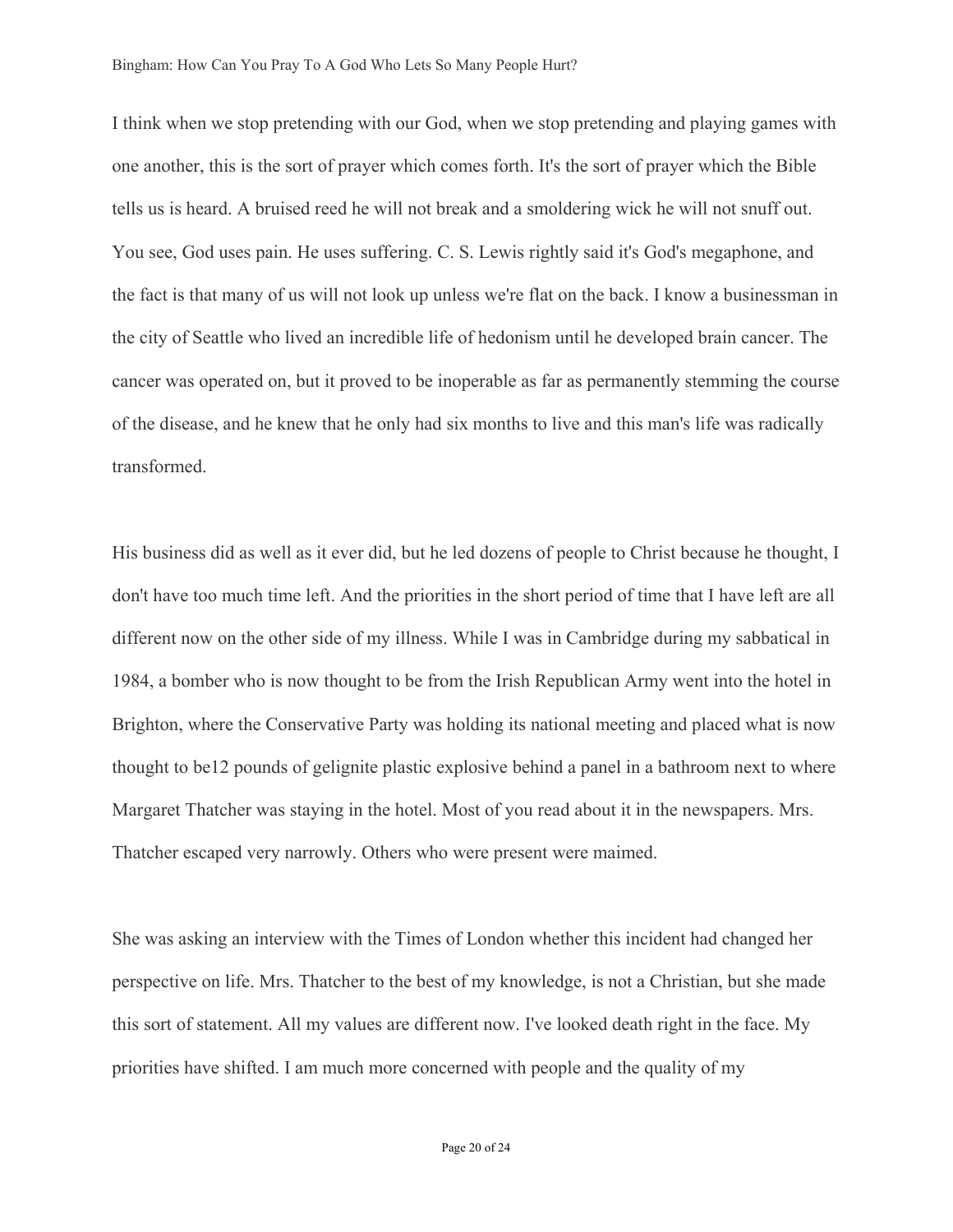relationships with them. Many of the little things, the trivia in my life, which was so consuming now seemed to be absolutely unimportant. I don't know what sort of thing it's going to take in my personal life for God to give me a total reorientation like that. I pray that it's not the destruction of some part of someone that I love. But I recognize that I need it more often than I'm willing to admit.

Then in the back of my mind comes a thought which says, It's not fair. It isn't right. Why should I have to live down here in a world which is so much like hell too much of the time while God gets to live in heaven where it's all peace and bliss? It introduces another thought before we leave today, where is God when it hurts? The answer to the question is that He's on the cross and the person of the Lord Jesus Christ, taking to himself all the pain and all the suffering and all the hurt of the world. That's what's meant by 2 Corinthians 5, where Paul tells us God in Christ was reconciling the world unto himself. That's what's meant by 1 John 2, verse one and two of chapter two, that Christ is the sacrifice not only for our sins but the sins of the whole world. You see theologically and morally as our Creator, God is responsible ultimately for the existence of evil and of pain and of hurt.

And he has accepted that responsibility as our Redeemer. He is a man of sorrows. He is acquainted with grief. There is agony in the cross. Physical agony I could describe at some length. I'm the author of an article on crucifixion in a major Bible encyclopedia. Agony emotionally and psychologically. One who had never been out of intense, totally consuming personal union with God, ripped apart from Him and put in total isolation. The cry from the cross, brothers and sisters isn't that it hurts it as my God, my God, where are you? Eloi Eloi lama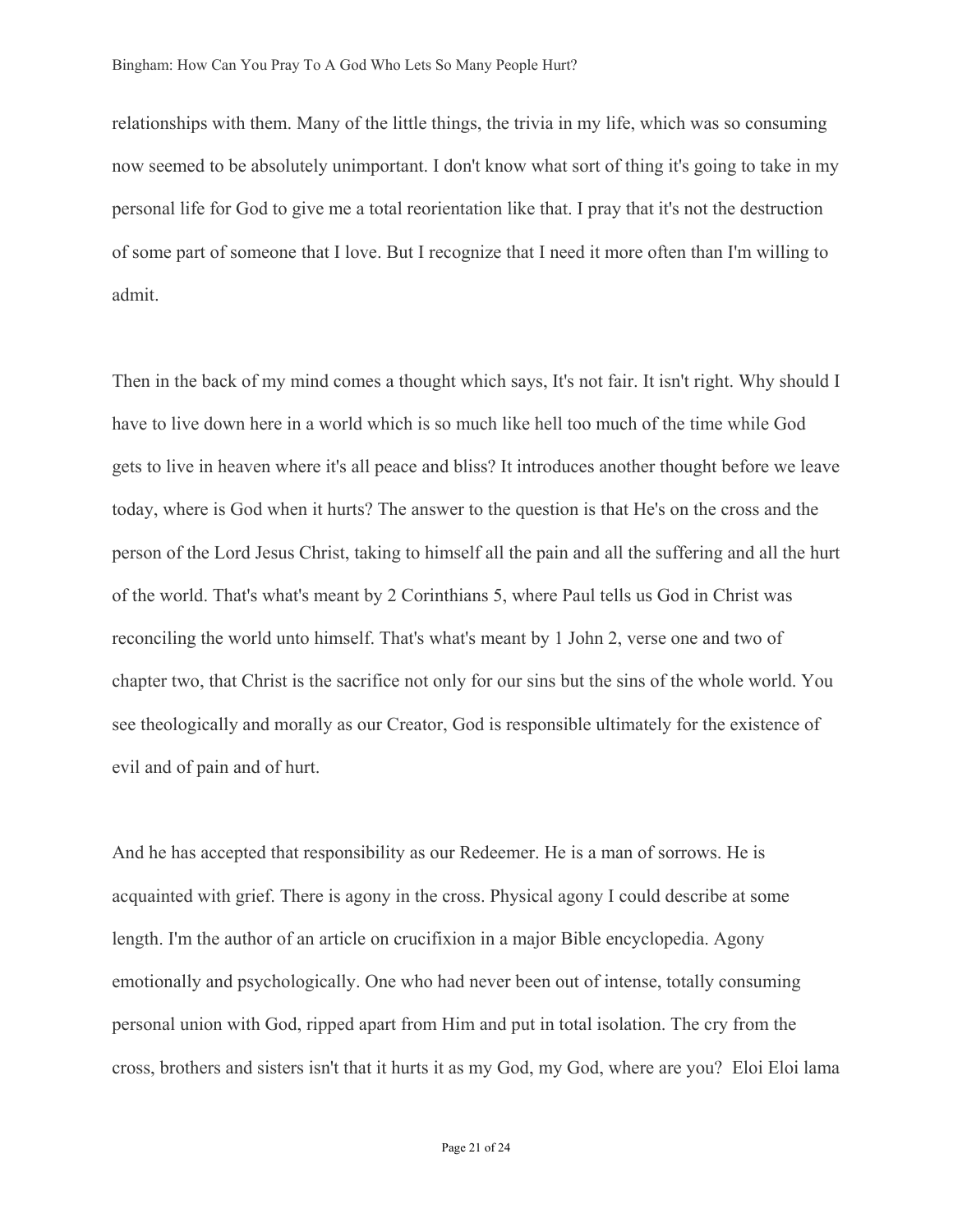sabachthani. That's the emotional spiritual terror of the Cross, an experience which no one in the universe has ever been called upon to accept. God directly identifies with your suffering if you're a Christian. In Acts 90 tells Paul, you are persecuting me. And Paul has been persecuting other believers.

In Matthew 25 talking about his identification with his brothers and sisters, he says, what you did to my brothers, you did also to me. We're told in 1 Corinthians 12, we constitute the body of Christ. And the implication of that is that if you suffer, Christ Himself suffers. Christ suffered utterly, totally and completely alone, so that you and I would never have to endure suffering alone. The promise of Hebrews 13 is that I will never leave you. I will never forsake you. The question which is posed in the Torrey Week schedule. How can you pray to a God who let so many people hurt must be changed in light of this. The question is, can you pray to a God who died for people who hurt?

Hope and hope does not disappoint because God has poured out His love in our hearts by the Holy Spirit. You see, at the right time, while we were still powerless, Christ died for the ungodly. Very rarely will anyone die for a righteous man, although somebody might try it. God demonstrated His own love to us. And yet while we were sinners, Christ died for us. Since we have been justified by His blood, how much more shall we be saved from God's wrath through Him? I also read in the Book of Revelation that the day is coming when God will wipe away all tears. When it will be true that the dwelling place of God will be with men and women. He Himself will be with us. There will be no more death or mourning or crying or pain, and the old order of things will have all passed away.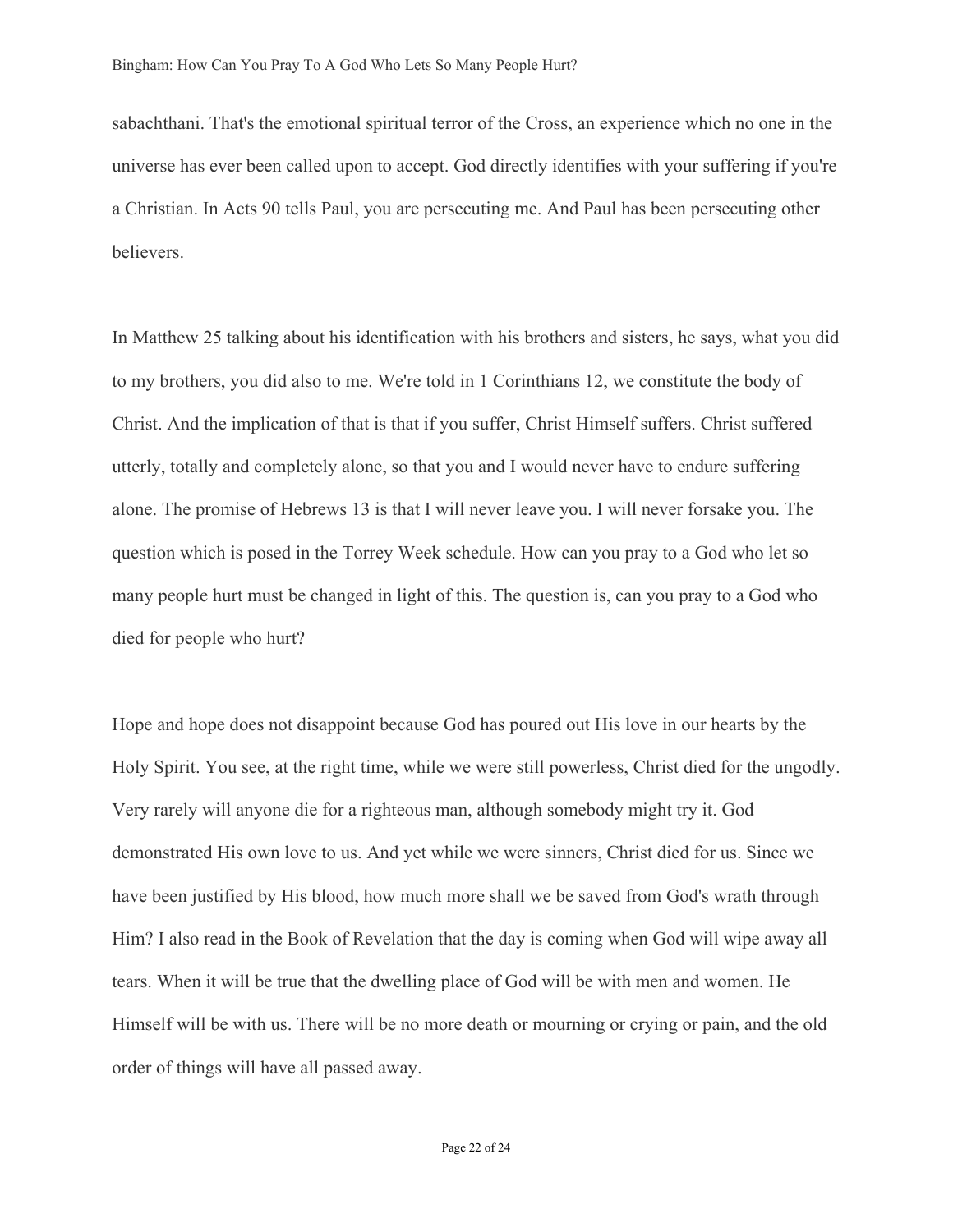John, who heard this, said, He was seated on the throne, said, I am making all things new. And then he said, Write this down for these words are trustworthy and they're true in my case. And I cannot speak for you. You must all make up your own mind on this kind of an issue. It is the reality of the cross of the Lord Jesus Christ. It is the historical fact of the resurrection of Jesus. The complete and total victory which Christ has obtained over sin and over evil, over the forces of darkness and hell, over death and suffering. The fact that God personally took the moral responsibility for what He created in Christ. It is that which makes me want to pray to a God who allows so many people to hurt. But when it hurts too much, I need you to pray for me.

Let's pray. Father, this is heavy stuff today. There are lots and lots of us who are struggling with depression because of opposition in our life. Some of us have fiddled around a demonic. Some of us are living with sin. Some of us are just scared of exams, afraid of being away from home, worried about relationships. But generally speaking, most of us have had it pretty easy. [inaudible] I really ask most of us to suffer very much and we're pretty much into pursuing happiness. Father, please make us willing to be your children, to accept the responsibility of living as children of light in a world which is saturated with evil and darkness. Help us not to shake our hands at you and to cry and to say if you loved me you would take it away. Help us to see you on the cross where we know your love is there. Help us to be people who are not trite about the suffering of others. Help us to accept the fact that so often we don't know.

Give us the courage to admit that we're children that we're just creatures. Thank you that you're not some divine despot, but that you have come down personally and entered into our sufferings in the person of the Lord Jesus, that you are a man of sorrows and that we can come to you and